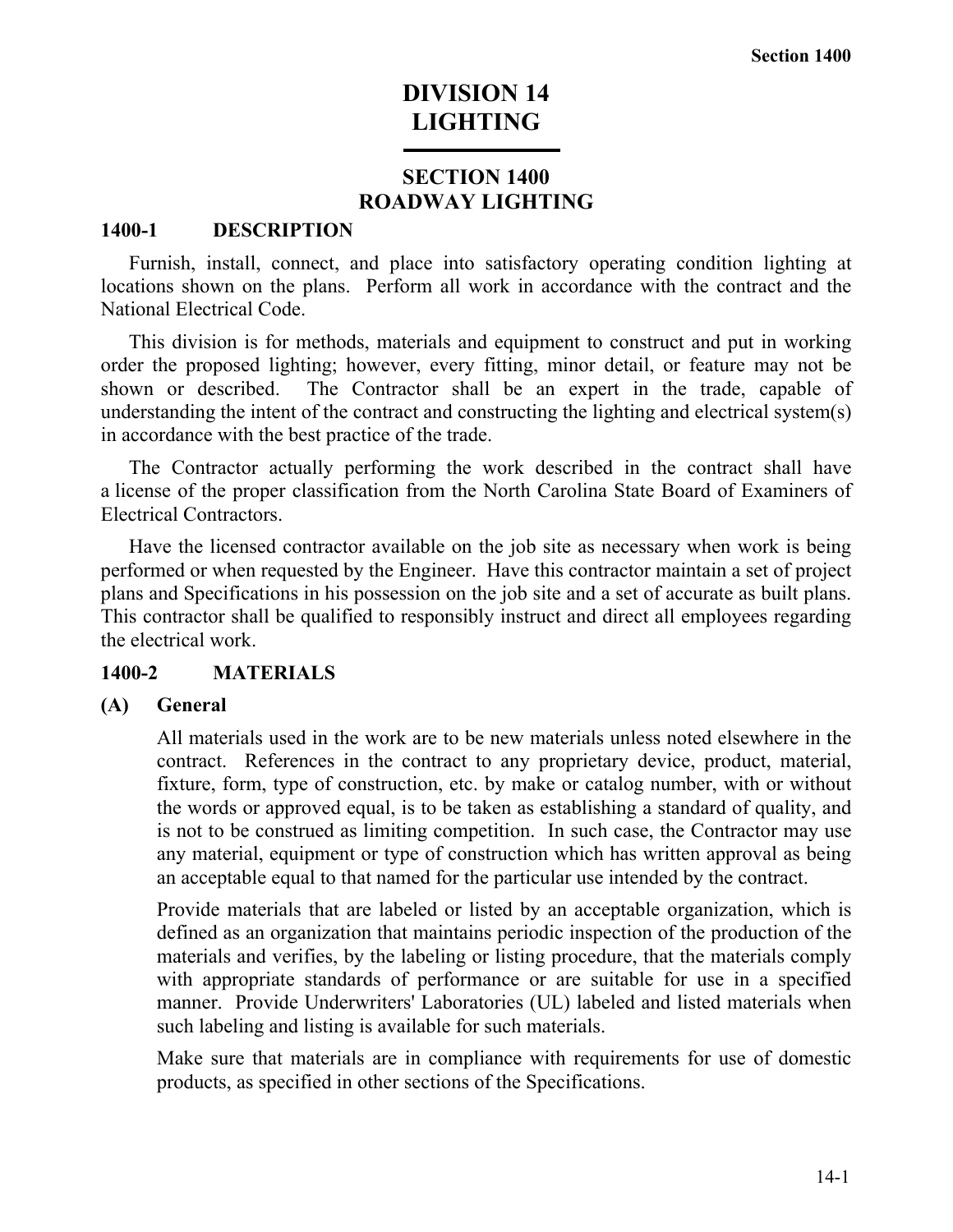## **(B) Conduit**

Use conduit and duct that is either metallic (Rigid Metallic Conduit) or non-metallic (Polyvinyl Chloride or High Density Polyethylene), as noted on the plans and as described in Section 1098-4.

## **(C) Wire**

Use stranded copper conductors unless specifically noted otherwise on the contract. Use wire and cable which conforms to IPCEA specifications and has marks for identification (manufacturer's name, type insulation, and gauge of conductor) and the UL label.

Use wire insulation rated at 600 VAC or greater.

Use the following types of wiring unless noted otherwise on the plans:

| Service Lateral                           | UL Type USE                  |
|-------------------------------------------|------------------------------|
| Control System                            | UL Type THW or RHW or THHN   |
| Feeder Circuits in Conduit                | UL Type USE                  |
| <b>Branch Circuits in Light Standards</b> | UL Type NM Cable             |
| <b>Equipment Grounding Conductor</b>      | Solid MHD, Bare or Insulated |
| Grounding Electrode Conductor             | ASTM B-2                     |

Feeder circuits in conduit with #8 conductors and smaller may consist of a cable assembly rated UL Type UF. Use #6 AWG for the grounding electrode conductor unless noted larger on the plans.

## **(D) Grounding and Bonding Equipment**

Use Ground Rods which are 5/8" diameter x 8' copper clad steel and which have a one piece silicone bronze clamp with a socket or hex head screw. Make sure that all grounding and bonding equipment conforms to UL Standard 467*, Electrical Grounding and Bonding Equipment*.

## **(E) Fuseholders**

Provide fused overcurrent protection in the base of each light standard, and other locations as noted. Use a fuseholder that is rated 600 VAC, 30 amp minimum, waterproof, and constructed so that the fuse will be disconnected from the line side power every time the fuseholder is opened. It may be made of molded plastic or rubber and have insulating boots. Use terminals which are specifically rated for the size and number of conductors required.

Use fuses which have 5000 amp minimum interrupting capacity at the supply voltage, are rated 10 amp or as noted on the plans, and are not glass type unless specified different in the contract. Use the same type fuse in all fuseholders on a project unless specified differently at specified locations.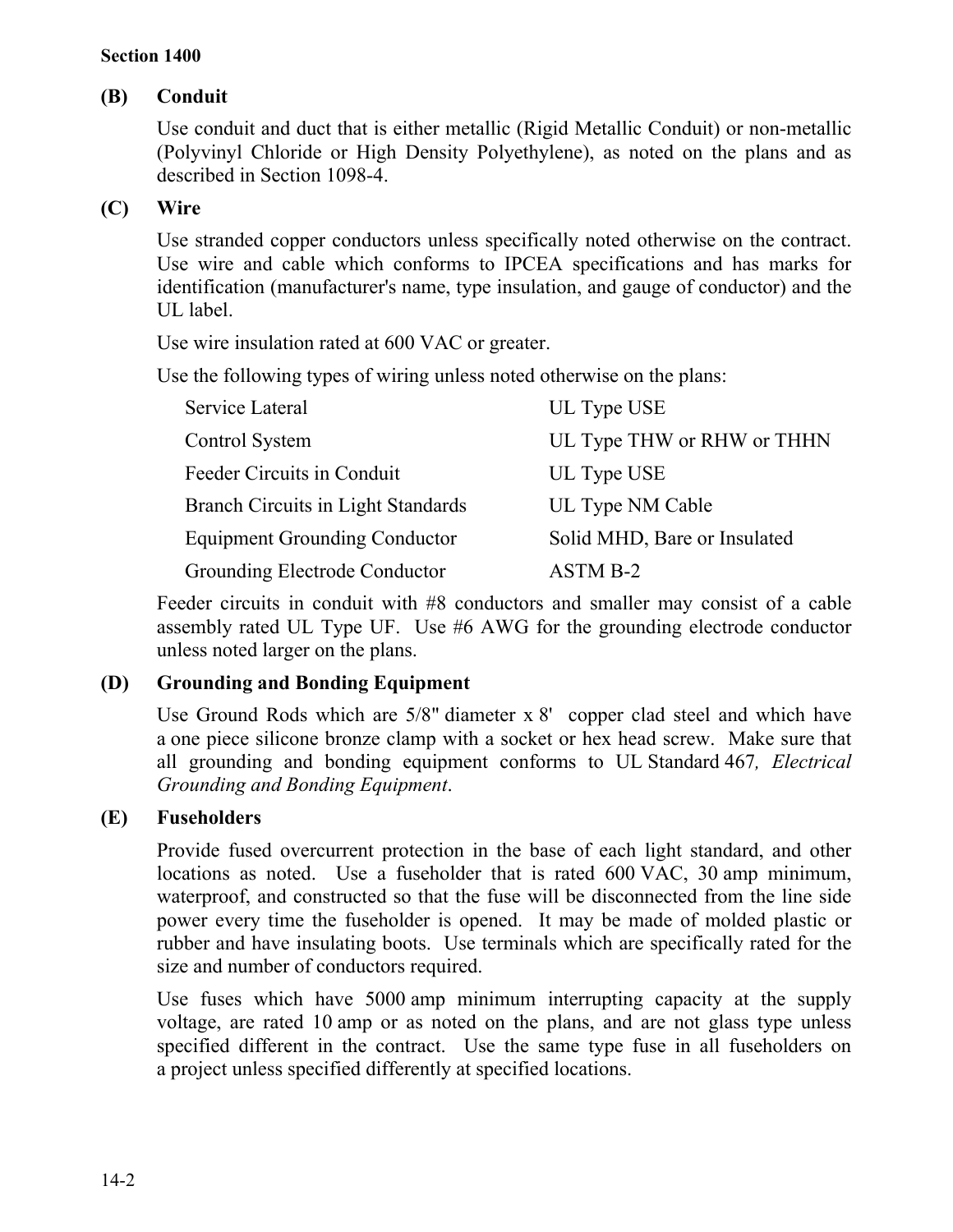Use fuseholders that have been specifically designed as breakaway devices in fiberglass standards and standards with breakaway bases. Use fuseholders that have been designed to disconnect line side power without damage to the terminals or conductors every time sufficient pulling force is placed on the line and load side conductors.

## **(F) Hardware**

Use mounting or attachment hardware including bolts, nuts, washers, straps, clamps, and hangers which is made of stainless steel, hot dipped galvanized or of equal corrosion resistance. Use bolts, which are minimum length and are not less than 1 nominal size smaller than the opening being utilized.

## **(G) Lamps**

Use lamps that conform to ANSI specifications, are of the type and wattage indicated on the contract, are rated for a minimum of 24,000 hours life, have a mogul base, and have special coatings for premium efficiency and color rendition. Clearly mark the installation date on the base. Provide and install lamps for all luminaires furnished on the project.

## **(H) Duct and Conduit Sealer**

- (1) Use duct and conduit sealer or mastic which is a putty-like compound and:
- (2) is permanently non-hardening, non-oxidizing, and non-corrosive to metals, rubber, plastic, lacquer and paints,
- (3) is readily workable for thumbing into openings and forming into seals around wires inside conduits and openings around conduits,
- (4) has a service temperature range of minus 30°F to 200°F
- (5) is clean, non-poisonous and non-injurious to human skin,
- (6) seals against water, dust and air and shall adhere to wood, glass, plastics, metal, rubber, and painted surfaces.

## **(I) Pull Lines**

Place pull lines specifically designed for pulling a rope in all empty conduits and electrical duct so that electrical circuits can be installed in the future. Use pull lines which are 2 ply with a tensile strength of 240 pounds minimum and resistant to tangling, rot, and mildew.

## **1400-3 SUBMITTALS**

## **(A) Catalog Cuts**

Submit for approval catalog cuts and/or shop drawings for materials proposed for use on the project. Allow 40 days for review of each submittal. Do not deliver materials which have not been approved to the project. Submit 8 copies of each catalog cut and/or drawing and show for each the material description, brand name, stocknumber, size, rating, manufacturing specification and the use for which it is intended.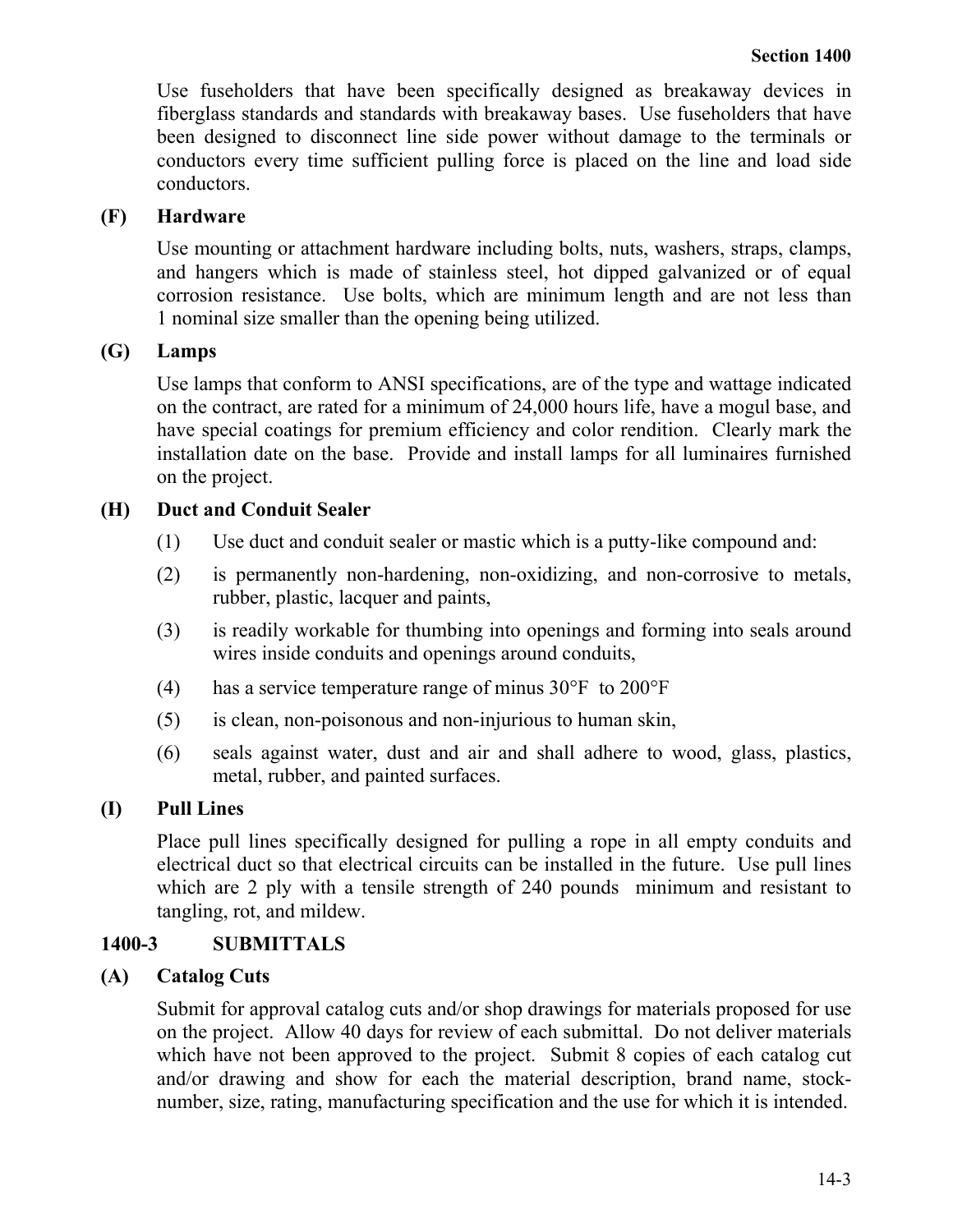Three copies of approved submittals will be returned to the Contractor. Present a catalog cut or drawing for all components of each contract item. Present the submittals neatly arranged in the same order as the contract bid items.

## **(B) Certifications**

In accordance with Article 106-3, furnish a Type 3 - Manufacturer's Certifications for light standards, high mounts and lowering devices and a Type 6 - Supplier's Certifications for conductors. Submit certifications when the above materials are delivered to the project.

Type 3 or Type 6 Certifications may be requested for any or all of the other material which does not have a name plate showing sufficient information to verify that the material was manufactured to the requirements of these Specifications.

## **(C) Samples**

Random samples will be taken of the various items for the purpose of verifying conformance with Specifications. The selection of the items to be sampled and the taking of the samples will be done by the Engineer.

Failure to meet specification requirements by 2 samples of any material will be sufficient reason for rejection of all materials from the same lot.

Upon request, there will be reimbursement for the actual verified cost of such material taken as samples, including any handling charges less any discount allowed on the invoice, but with no percentage added, and such material will thereafter become the property of the Department.

#### **(D) As-Built Plans**

Submit two complete sets of as-built plans for review upon completion of the work, showing the location of all buried electrical circuits, with pavement crossings dimensioned from fixed objects or from survey stations.

Include in the as-built plans the title (No. 1), index (No. 1A), summary of quantities (No. 3), and all of the layout and detail (E) sheets of the project with all changes indicated. After review and approval, place one set of these as-built plans in a waterproof envelope and file in each Control Panel.

Submit one set of as-built plans to the Roadway Design Unit.

Show the light standard foundations that are relocated (by permission of the Engineer) on the as-built plans in their final locations.

Keep a daily record of the location of all items in order to ensure the accuracy of the as-built plans.

#### **(E) Warranties**

Turn over warranties from each manufacturer of electrical materials and equipment pertinent to the complete and satisfactory operation of the system prior to the acceptance of the project. Indicate on each warranty furnished its expiration date; it shall not be less than those provided as a customary trade practice.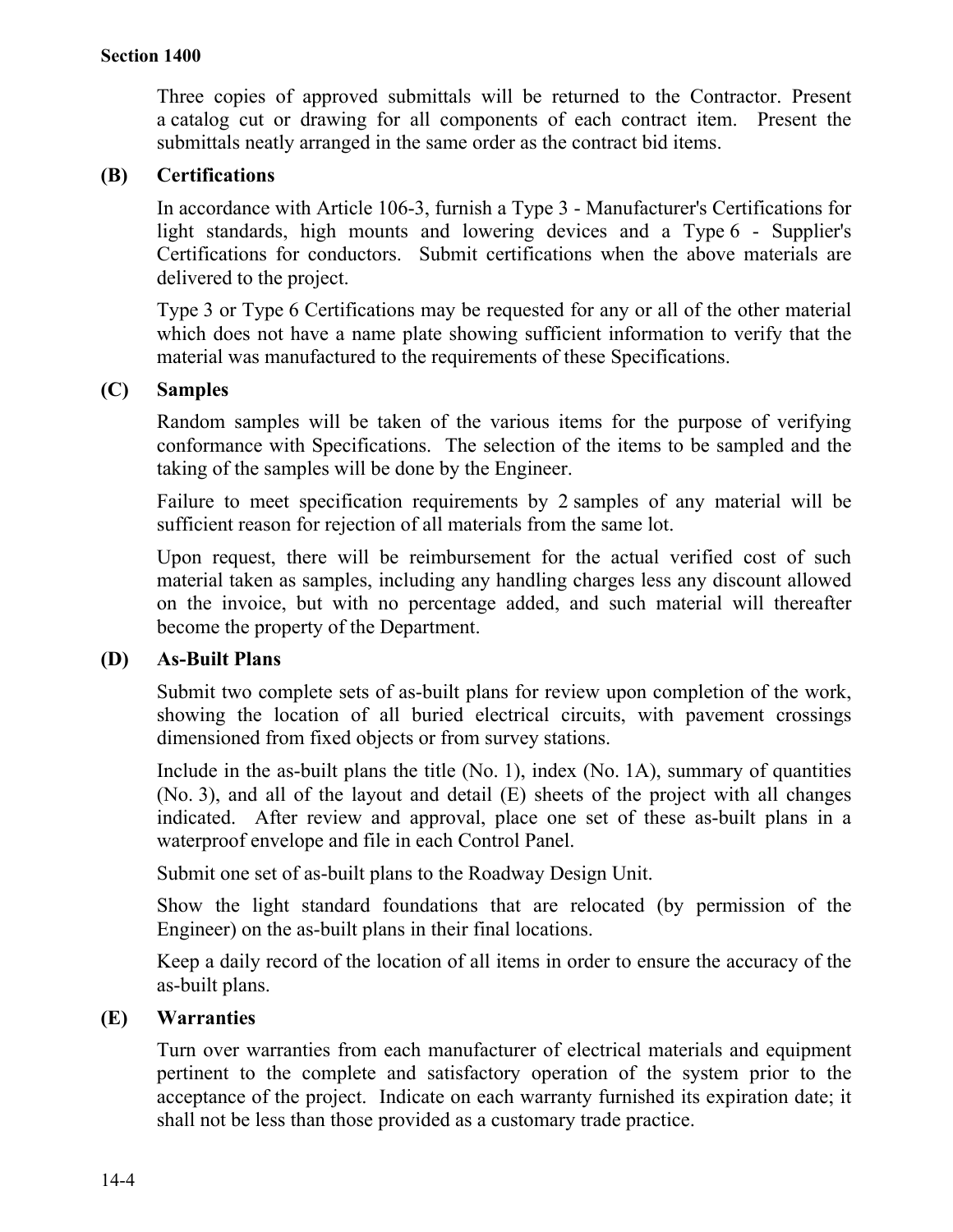## **(F) Computations and Welding Procedures**

Submittals of structural design computations and drawings showing material and welding specifications as required in other sections of the Specifications, such as High Mount Standards, may require 10 weeks for review.

## **1400-4 CONSTRUCTION METHODS**

## **(A) Location Surveys**

All light standards, high mount foundations, and electrical duct will be located unless indicated differently elsewhere in the contract. Mark the proposed location of circuits, circuit markers, control systems, service poles, junction boxes, luminaires, and all other components for approval prior to installation. The top of foundation elevations will be provided unless indicated differently.

The plan locations of the light standards and high mounts may be adjusted in order to be behind guardrail, to avoid obstructions, or to avoid undesirable foundation conditions. Have location changes approved prior to construction. Have longitudinal relocations of luminaires of more than 10 feet or lateral relocations of more than 2 feet approved by the Roadway Design Unit.

Verify project dimensions on the site, actual measurement always taking precedence over scaled plan dimensions, with every part of the work fitted to actual conditions at the site.

## **(B) Damage to Facilities**

Take all precautions necessary to avoid damage to existing underdrains and other buried facilities located in certain areas. Hand trenching may be required to avoid damage to the underdrains, storm sewer systems and other facilities. Construct light pole foundations which have a minimum horizontal clearance of 10 feet to storm sewers or other underground installations which might affect the foundation stability. Make lateral and longitudinal changes in pole locations in the field to provide the required clearance, as directed.

Trenching and construction operations may require the removal of or result in damage to existing shoulders and paved ditches. Restore all disturbed portions of the project to their original condition or as approved.

Installation of conductors may require trenching through existing guardrail locations. Trenching may be done beneath the guardrail in a manner that will not disturb the guardrail installation or the Contractor may remove short sections of guardrail to facilitate mechanical trenching. Reinstall all removed guardrail by the end of the day's work. Permission is required prior to removal of any guardrail. Repair any damage to the guardrail installation or to the galvanizing of the material as directed.

Repair all trenched, excavated, or otherwise damaged earth surface areas by shaping, smoothing, seeding, and mulching the damaged areas as required by the Specifications and as directed.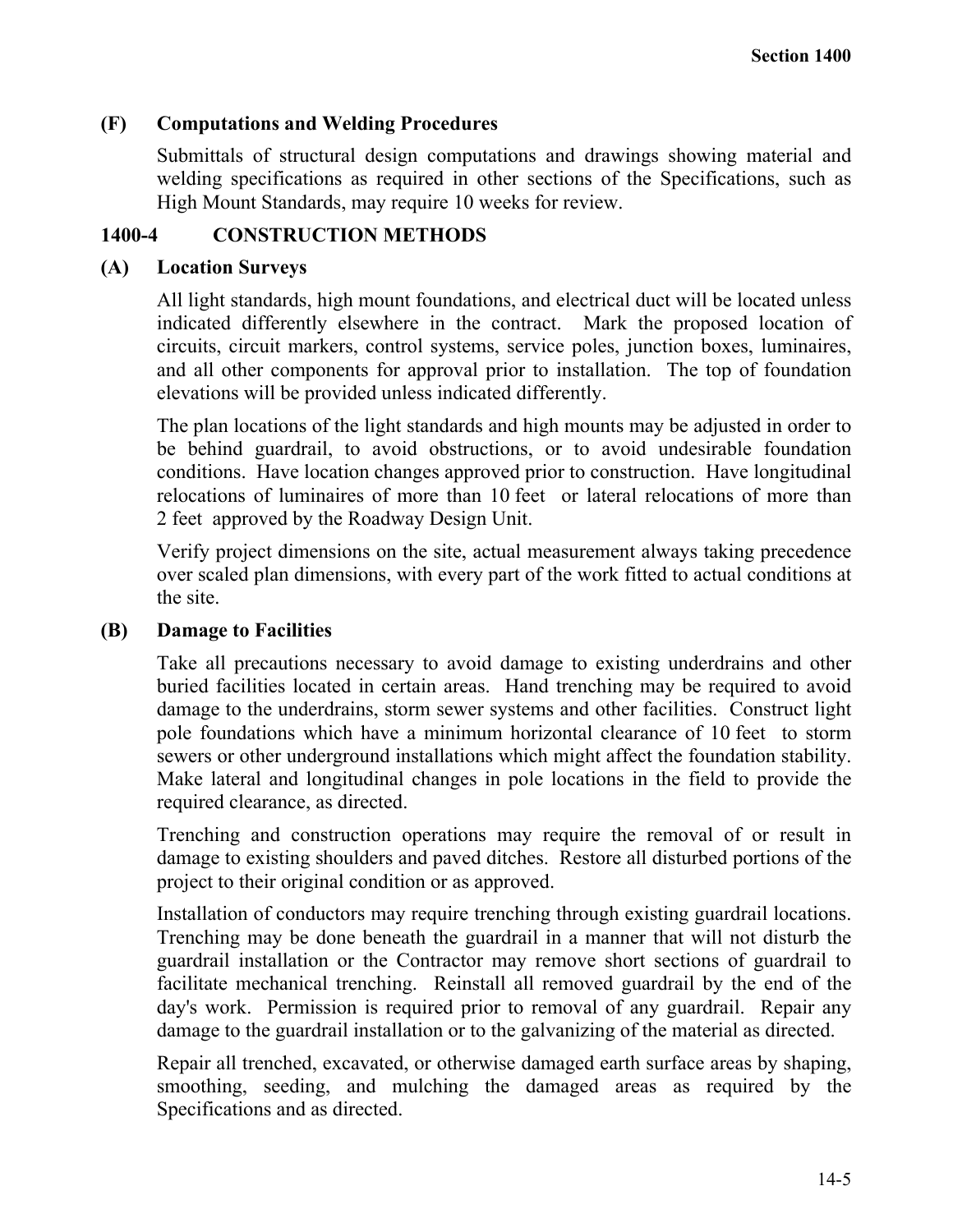## **(C) Existing Utilities**

Water, sewer, telephone, fire alarm, traffic signal, and power lines may be located in the same area that lighting standards and circuits are to be installed.

Locate these lines before operations are begun. Field changes approved by the Engineer may be made to provide clearance required by the National Electrical Safety Code.

Foundations or other construction which is installed in conflict with existing utilities will not be acceptable. Remove this construction and repair damage to utilities at no cost to the Department.

When the work involves replacing or renovating existing lighting, make all reasonable efforts to prevent dark spots in the lighting system. Phase lighting construction to allow existing lighting to remain in operation as long as possible.

## **(D) Operation of Equipment**

Use a bucket truck to raise workers into position to install and/or adjust luminaires and lamps after the initial setting of the standards. Taking down the light standard to check or make adjustments at the top is not allowed.

Install all bore pits outside the clear zone.

## **(E) Conduit Installation**

Install conduit continuous, watertight, free of kinks, and make all runs with as few couplings as standard lengths will permit. Do not exceed a total angle of 270° between outlets unless otherwise approved. Conduit bodies with covers and neoprene gaskets may be used to facilitate the installation of the wires at locations indicated on the plans.

Provide protection at all times against the entrance of water or other foreign matter into the conduit. Plug or cap conduit when work is temporarily suspended, including nightly stoppage of work.

Clean all conduits before installation, and upon completion of the system. Snake an approved cleaner with a diameter not less than 85% of the nominal diameter of the conduit through each conduit prior to installing the wire.

Install the conduit in such a manner that temperature changes will not cause elongation or contraction that might damage the system. Provide expansion fittings where conduit crosses structure expansion joints.

Avoid short radius bends in non-metallic conduit to prevent burn-through of the pulling cable or conductors during pulling operations.

Install caps or plugs on stub-outs for future use made of the same material as the conduit. Where non-metallic conduit is joined to metallic conduit, use a non-metallic female threaded adapter. Install bushings on all conduit ends projecting into panels, boxes, or other enclosures. Provide pull lines in all conduits for future installation of circuitry. Coat field cut threads and other uncoated metal or damaged galvanizing with organic zinc repair paint. Securely fasten conduit. For the spacing of fasteners,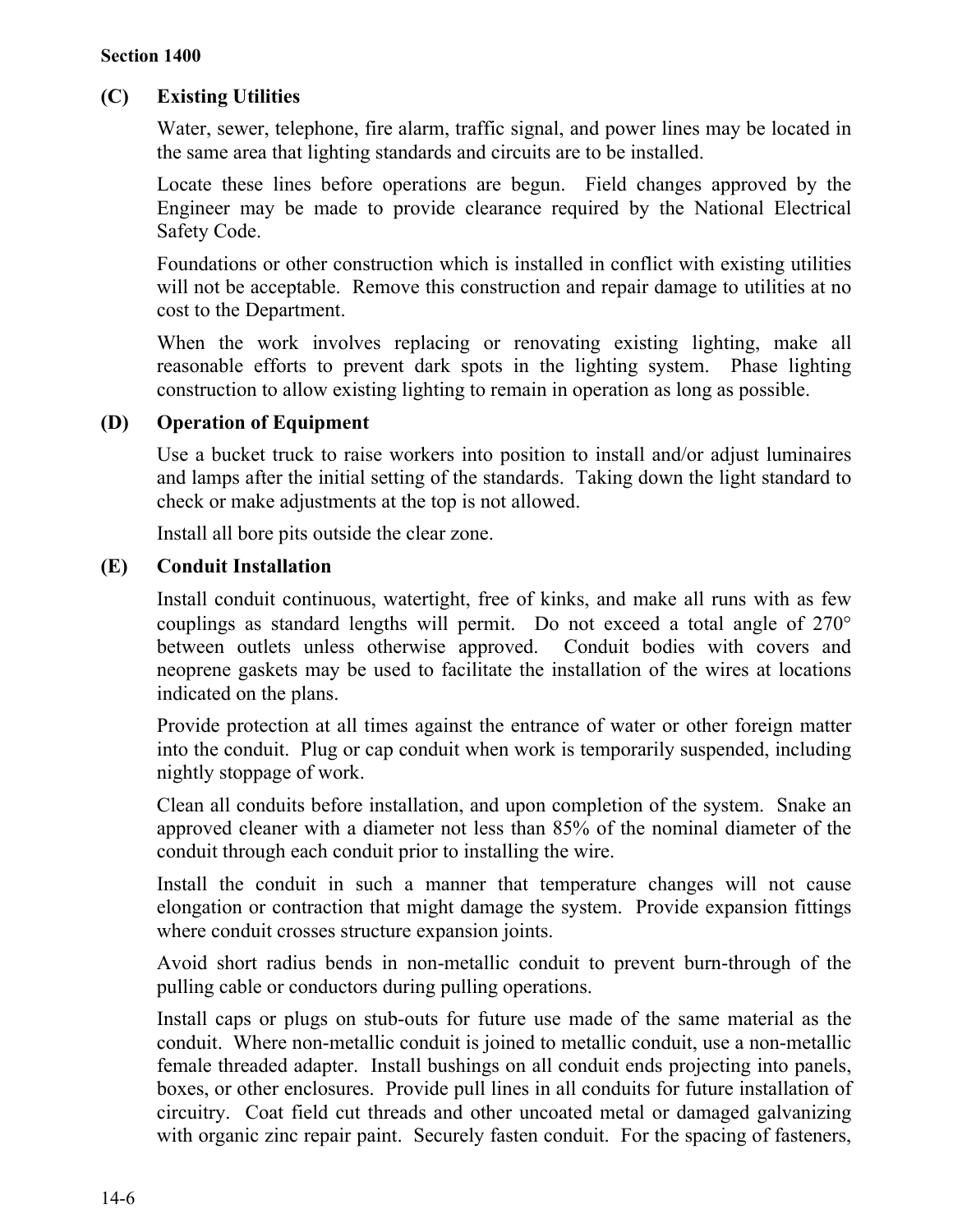do not exceed 4' for 1 1/2" conduit and larger or 6' for 1 1/4" conduit and smaller. Use fasteners that are hot dipped galvanized or stainless steel. Provide backs with all conduit straps installed on flat surfaces. Rotary-impact drills may be used for installing expansion anchors in concrete. Do not use powder explosion type units.

Do not install underground conduit until the area has been brought to final earth grade. Give careful attention to the vertical and horizontal alignment of the conduit to provide the smoothest installation.

## **(F) Wiring Methods**

Do not pull wire through a conduit system until the system is complete and has been cleaned. Use approved wire pulling lubricants. Pull wires into conduit at a slow steady pace and give careful attention to assure that no wire is damaged.

Color code all conductors per the NEC (grounded neutral- WHITE, grounding - BARE or GREEN) and use phase conductors which are BLACK and RED. Approved marking tape, paint, or sleeves may be used in lieu of continuous colored conductors for No. 8 AWG and larger. Do not mark a white conductor in a cable assembly any other color. However, a white, red, or black conductor may be stripped at all accessible points and used as a bare equipment grounding conductor.

Joints, taps, and splices will only be permitted at locations indicated on the plans and by the following methods.

Locations in junction boxes and bases of standards:

- (1) Cut and remove the insulation only as far as necessary to make a secure mechanical and electrical connection. Use connectors which are a removable type (split-bolt, set screw, wire nut, etc.) and covered with self-vulcanizing rubber tape applied in half-lap layers, to give a smooth covering of not less than 2 times the thickness of the original insulation. Over the rubber tape, apply half-lap at least two layers of vinyl plastic tape. Use rubber tape which is a selffusing type putty in tape form that can be wrapped, stretched, or molded around irregular shapes for smooth insulation build-up. Use vinyl plastic tape that is 7 mil ultraviolet, abrasion, moisture, alkali, acid and corrosion resistant.
- (2) Install a manufactured mechanical or compression connector with factory made waterproof insulating boots in accordance with procedures and using tools as specified by the manufacturer.

## **(G) Grounding Electrodes**

Install grounding electrodes at each junction box, and control system as shown on the plans. Where installed in earth, drive them flush with the ground after installation of the clamp and conductor.

#### **(H) Equipment Mounting**

Mount equipment securely at locations shown on the plans in conformance with the dimensions shown and make vertically plumb and level. Install fasteners as recommended by the manufacturer and space evenly. Utilize all mounting holes and attachment points for attaching enclosures to structures.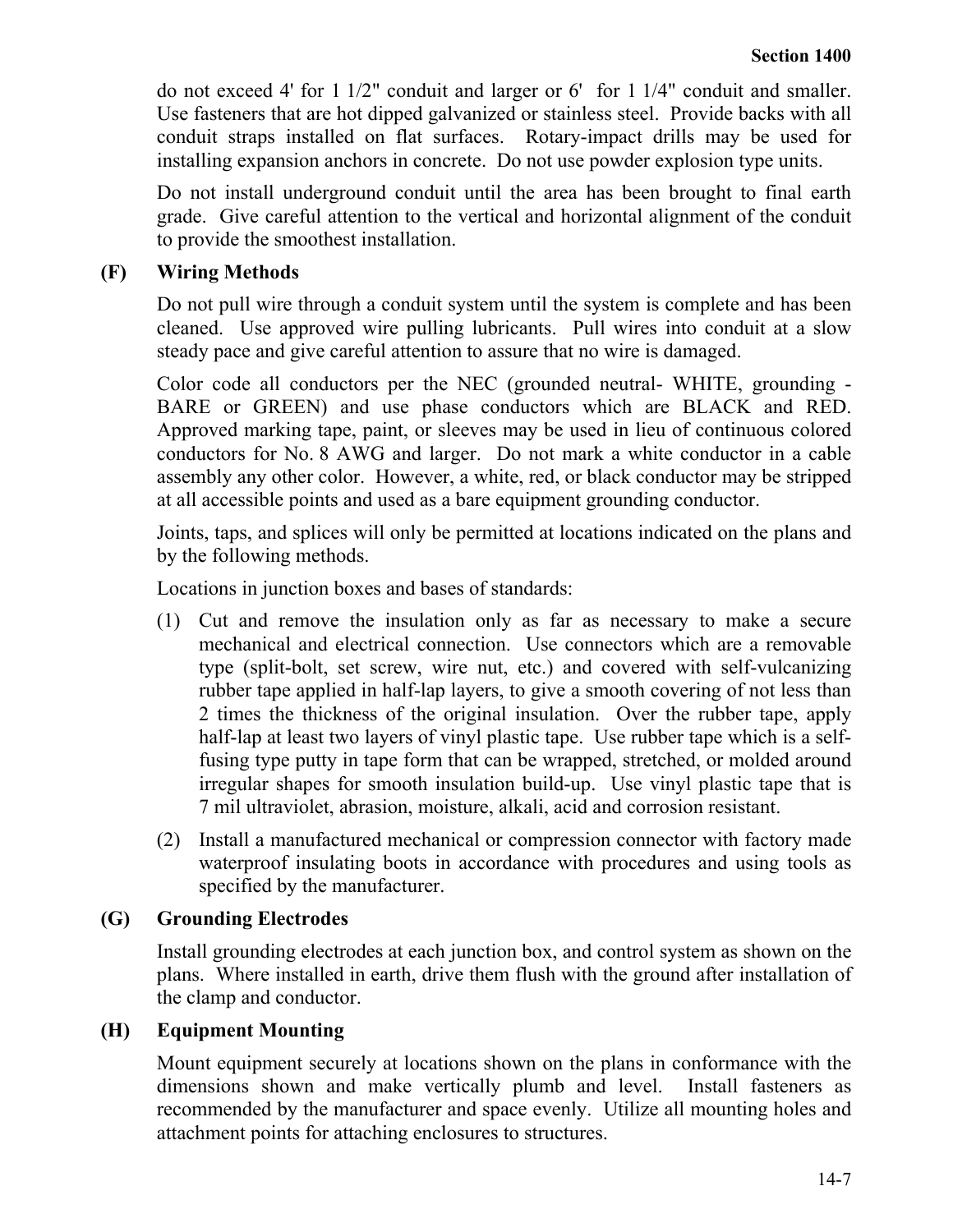## **(I) Concrete Foundations**

Use concrete foundation dimensions verified in accordance with the details shown on the plans or approved drawings. Construct concrete foundations in accordance with Section 825. Use class A concrete, meeting the requirements of Section 1000 and reinforcing steel which conforms to the requirements ASTM-A615, Grade 60, Deformed .

Perform foundation excavations that conform to the applicable requirements of Section 410. Construct the sides of the excavation to conform as nearly as practicable to the required dimensions. Place concrete against undisturbed soil unless otherwise permitted. If large discontinuities in the required configuration of the excavation are created by the removal of boulders or due to any other causes, backfill the excavation and compact as provided for in Section 410 . Re-excavate the foundation to the proper dimensions. If rock or boulders are encountered during the excavation, they shall be removed to a depth sufficient to obtain the stability necessary to support the structure for the design loads.

Form foundations with prefabricated cardboard forms down to 6" minimum below top of ground. Concrete shall be cast against undisturbed soil. If temporary shoring is required in conjunction with the excavation, smooth steel pipe of the specified diameter shall be installed and retracted as concrete is cast against undisturbed soil. If permanent casing, either smooth or corrugated, is used it shall be pushed or screwed into undisturbed soil and then cleaned of debris prior to casting concrete. No water shall be allowed to accumulate before or during the casting.

Set the top of foundation elevation relative to the surrounding ground surface as shown on the plans. Chamfer corners at the top of foundation. Give exposed vertical concrete surfaces an ordinary surface finish and exposed horizontal concrete surfaces a float finish. Use galvanized steel hardware cloth or welded wire fabric, between the top of foundation and bottom of mounting base if indicated on the plans or other sections of the Specifications. Attach hardware cloth to anchor bolts with size AWG 14 copper wire or small gage galvanized wire.

Do not erect standards before test cylinders representing the foundation concrete have attained a minimum compressive strength of 3000 psi. Do not remove forms until the concrete has properly cured, and in no case less than 24 hours after the concrete has been placed.

Arrange anchor bolts symmetrically about the center of the foundations, brace securely, and hold in the proper position and alignment. Install electrical conduits of the size and number required by the circuits in the concrete as shown on the plans. The number of conduits shown on the plans is a guide only, with the actual number required being based on the number of circuits to be installed at the foundation being constructed; however, in no case should less than 2 conduits be installed.

To avoid vehicle undercarriage snagging of any substantial remains of a breakaway support (when it is broken away), the edge of the foundation or top of anchor bolt should not extend more than 4" above a 60" chord aligned radially to the centerline of the highway, and connecting any point within the length of the chord on the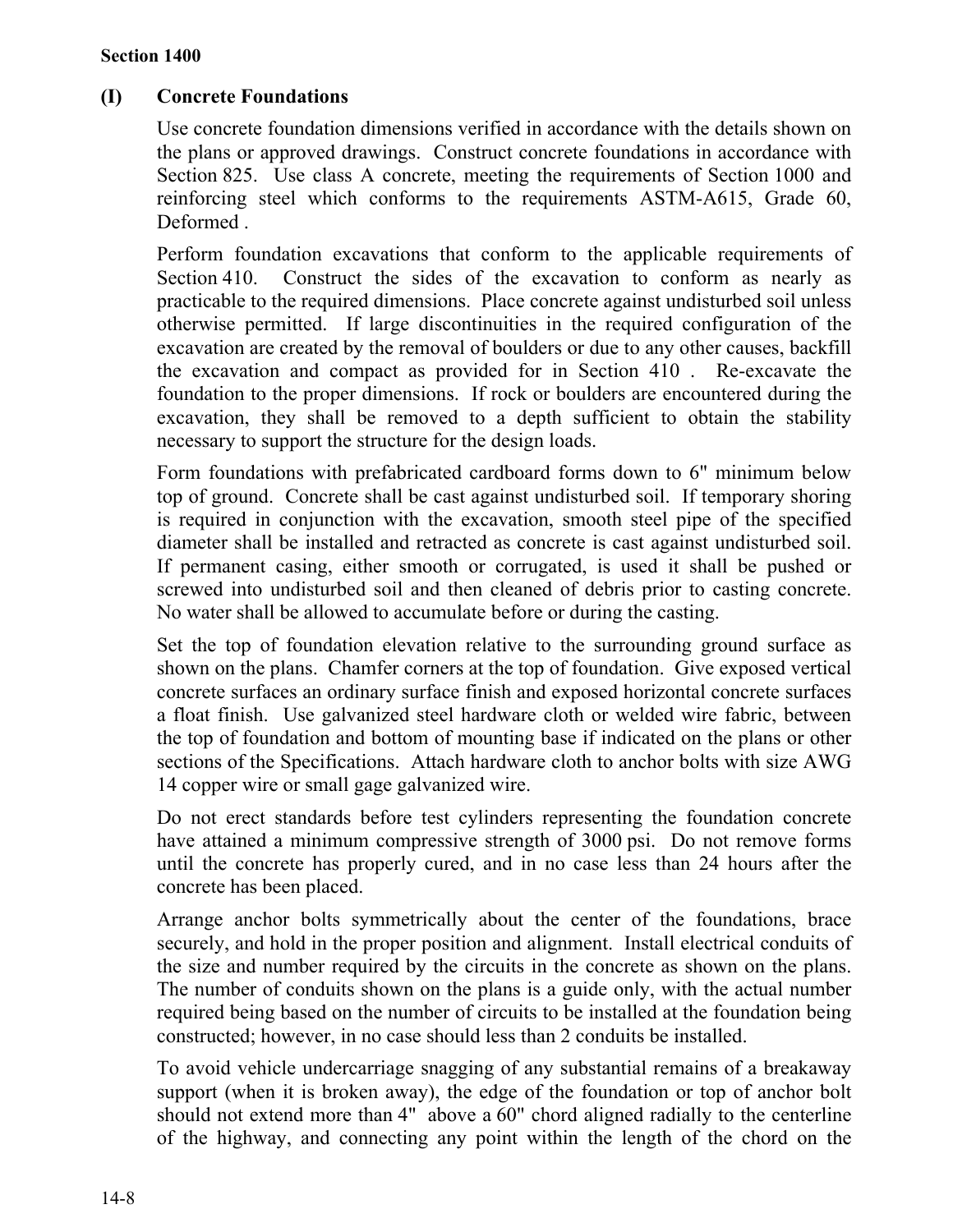ground surface on one side of the foundation to a point on the ground surface on the other side.

### **1400-5 INSPECTIONS**

Maintain responsibility for having each electrical system inspected and approved by the electrical inspector having jurisdiction in the area in which the systems are located. Furnish written verification, prior to the final acceptance of the project, that the inspector has approved the electrical systems. Inspection by local authorities will neither eliminate nor supersede the inspection by the Engineer to ensure compliance with the contract.

Comply with all local ordinances and regulations. Apply for and obtain all permits and/or licenses required by local regulation.

Have all work inspected and approved before concealment. An inspection will be made during the progress and after the work has been completed. It will also include an inspection made at night to determine the optical qualities of each luminaire. Adjust all luminaires having unsatisfactory qualities as directed.

Provide the necessary personnel and equipment for aiming luminaires during nighttime inspections by the Engineer.

#### **1400-6 PERFORMANCE TESTS**

Prior to acceptance, operate the lighting system, including automatic control equipment and all other apparatus, without interruption or failure attributable to poor workmanship or defective material for 2 consecutive weeks. All lights and equipment will be inspected for normal operation. Make all necessary repairs or replacements.

Conduct the performance test at the same time for all lights which are energized from the same utility company service point.

Performance tests of individual circuits or groups of lights will not be acceptable.

Arrange with the power company to provide the electric power necessary. Separate payment will not be made for labor, materials, equipment, and incidentals required for performing the tests.

After all wiring has been installed and connected in the proposed permanent manner, but prior to the above operation period, give each feeder circuit conductor an insulation resistance test by the Engineer. The insulation resistance for each conductor shall exceed 5 megaohms after charging for 30 seconds at 500 VAC or 1000 VDC.

If the insulation resistance test of any conductor indicates a value of less than 5 megaohms, locate the fault. If the fault is in a conductor between terminal connections, replace the conductor. If the fault is at a terminal connection, repair or replace the terminal device as directed. Have satisfactory insulation resistance on all wiring prior to beginning the 2 week operation test.

#### **1400-7 IDENTIFICATION**

Identify each component of the lighting/electrical system as indicated on the plans. Use a method of identification which includes an approved paint, adhesive label, heat shrink label or embossed concrete. Label conductors on components requiring identification at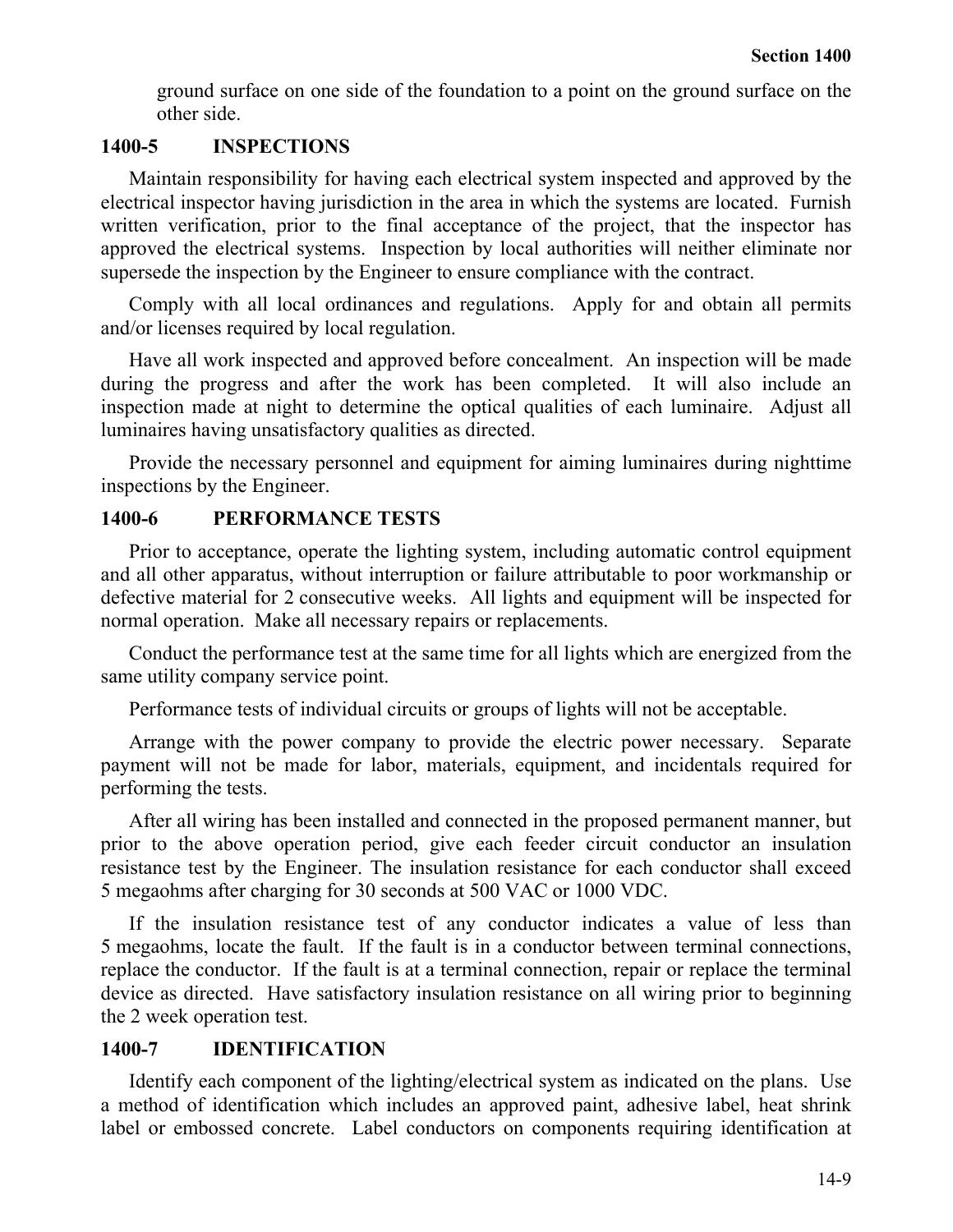each terminal, circuit breaker, light standard, high mount standard, control system, junction box, and underpass panel.

Label each circuit conductor at each terminal and access point with the circuit number indicated on the plans.

Identify light standards and high mount standards by the control system and location number indicated on the plans. Put the identification on the front side of the standard facing the traffic at a height of 6 feet above ground level. Identify control systems and underpass panels on the exterior of the front panel.

## **1400-8 LOCKS AND KEYS**

Supply all access doors to control cabinet enclosures with locks that meet the Engineer's approval. Key all locks alike and furnish 8 keys to the Engineer.

## **1400-9 ELECTRICAL SERVICE**

Coordinate all work to ensure that electrical power of the proper voltage, phase, frequency, and ampacity is available to complete the project. Contact the utility company, make application, pay all deposits and other costs to provide necessary electrical service. The Contractor will be reimbursed for the actual verified cost of any utility company charges.

The Engineer will provide authorization to the Contractor for electrical service to be obtained in the name of the Department and for the monthly power bills to be sent directly from the utility company to the Department. The Department will be responsible for direct payment of monthly power bills received from the utility company.

## **1400-10 TERMINOLOGY**

The terms *high mast* and *high mount* are used synonymously in the contract.

The term *by others* means work to be accomplished and paid for under contract items other than those clearly pertaining to the work specified or shown. Work by others may be included in this contract for the Contractor to provide, or it may be provided under another contract or by someone other than the Contractor.

Abandon means that the materials will not be used in the final completed form of the work. Remove all abandoned materials from the project or terminate at least 18" below subgrade so that they will not be in conflict with the finished project.

## **1400-11 CONSTRUCTION PHASING**

Accomplish lighting work along with other roadway construction in the appropriate phases as indicated in the Traffic Control Plans and these Specifications.

## **1400-12 MEASUREMENT AND PAYMENT**

There will be no direct payment, except where specifically noted in the Subarticle 1400 - 3(C) Samples and Subarticle and 1400-9 Electrical Service for the work required in the preceding sections of this division. Payment of the contract unit prices for the various items in the contract will be full compensation for all work required.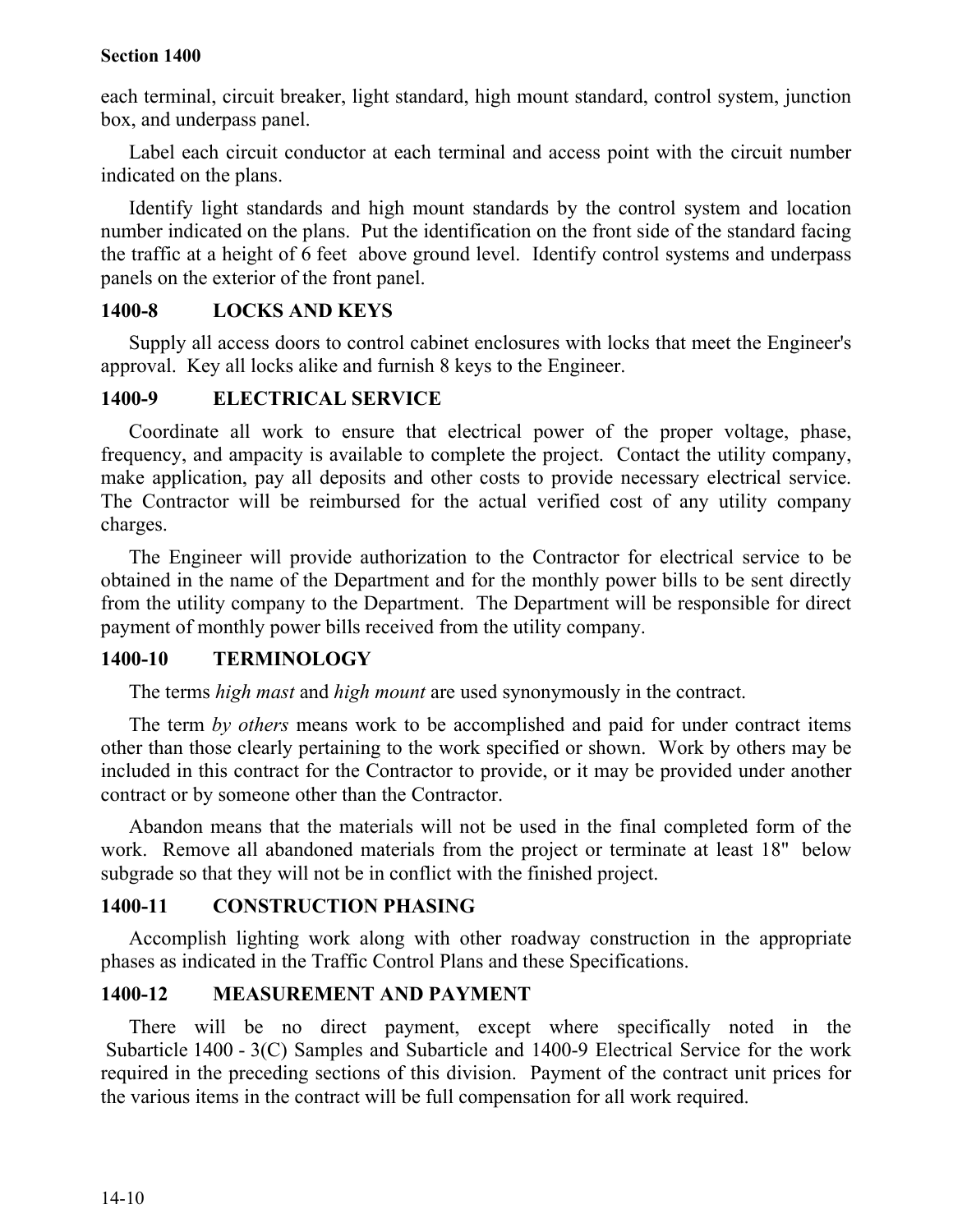## **SECTION 1401 HIGH MOUNT STANDARD**

### **1401-1 DESCRIPTION**

Furnish and install a high mount standard 75' or greater in height with a top-latched lowering device and portable drive unit including the drive, winch, wiring, cables, brackets, hardware, transformer, power cord, storage case, and operating manuals.

## **1401-2 MATERIALS**

## **(A) High Mount Standard**

The standard may be either a multisided or round tubular member. Furnish 8 copies of completely detailed drawings and 1 copy of the complete design computations for each height of standard for approval prior to fabrication. Have the drawings show all details relating to pole, access hole, base, anchorage, and lowering device. Show references to ASTM specifications or to other material specifications for each type of material used on the drawings. Make sure that all drawings are clearly identified with a drawing number and signed and dated by the manufacturer's authorized representative.

Show clearly full and complete information regarding location, type, size, and extent of all welds on the drawings. For groove welds, indicate the particular detail and process to be employed in production of the work. For prequalified joints, use of the Bridge Welding Code letter classification designation of the joint (B-Lzb-S etc.) will satisfy this requirement.

Note the total weight in pounds on the drawings for each component and the total assembly.

The Contractor's attention is directed to the fact that it will take approximately 10 weeks to secure approval after submission of the complete drawings and computations.

Have the design of the support including base plate and anchorage conform to *AASHTO Standard Specifications for Structural Supports for Highway Signs, Luminaires and Traffic Signals, and the Interim Specifications* valid at the time of letting. Fatigue Category I shall be used in design. The welding design and fabrication shall be in accordance with Article 1072-20. The support is to be designed for the wind velocity shown on the plans.

Fabricate the support in accordance with the details shown on the approved shop drawings and with the requirements of the Specifications.

Fabricate support steel and hot-dip galvanize it after fabrication has been completed.

Test all base plate to upright welds using magnetic particle testing (MPT) prior to galvanizing. All base plates shall be tested at 100%.

Have the galvanization conform to ASTM A153 for fasteners and to ASTM A123 for other structural steel.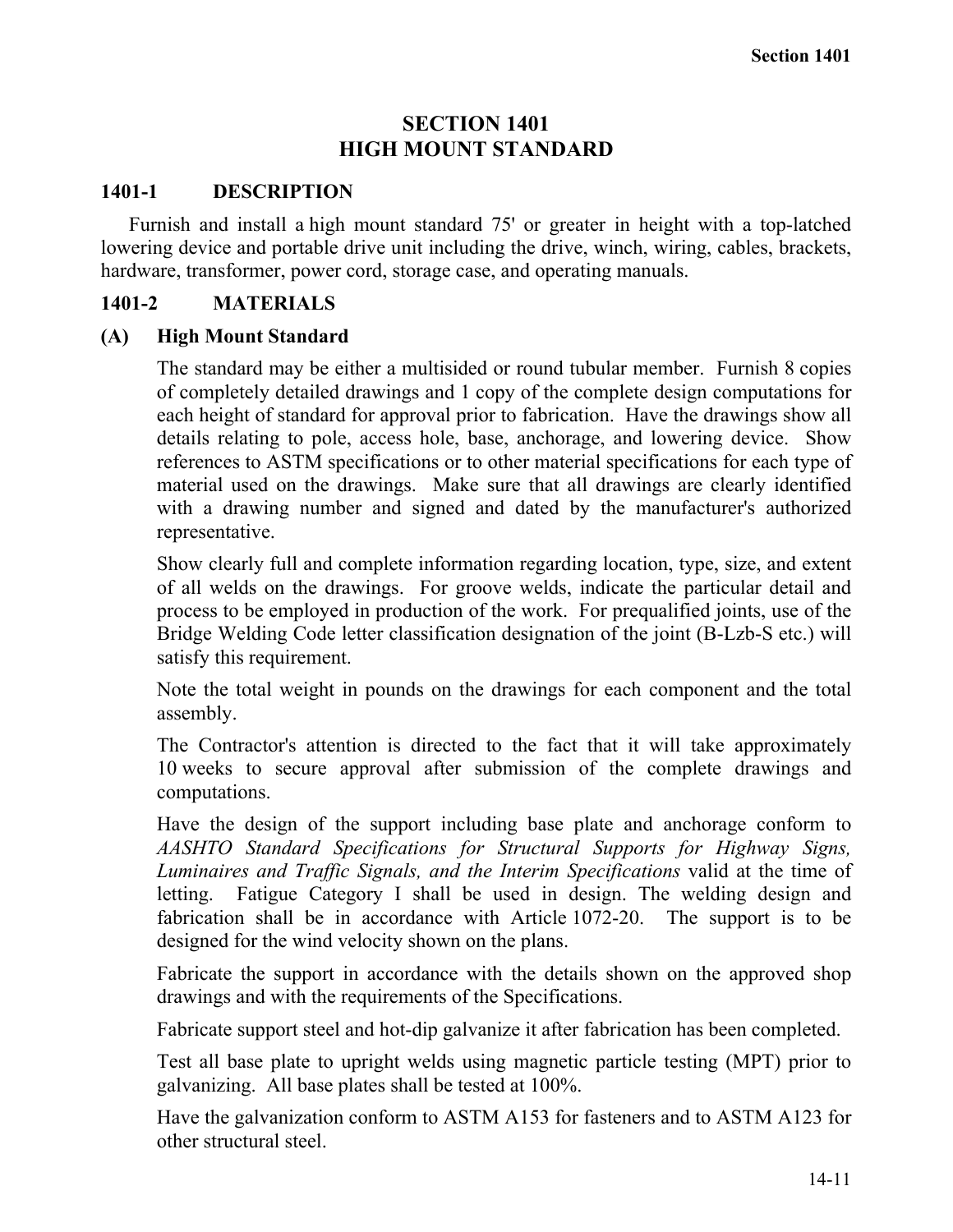Have all welding of steel components conform to the *Standard Specifications* with the following exception. Partial penetration longitudinal groove welds on shaft sections having a minimum throat of 60% of the thickness of material being joined will be acceptable provided the qualification requirements of the Bridge Welding Code are met. However, full penetration will be required on longitudinal groove welds within 6" of circumferential welds and in areas where a shaft section telescopes over another shaft section. No field welding of any part of the assembly will be permitted.

Allow easy access to all components in the base of the standard with a hand hole with a hinged and lockable door. Allow for opening of the door without the use of special tools or wrenches. Make the hand hole large enough for removal of the circuit breaker and the hoist gearbox and winch assembly (minimum 9" x 18"). Make the door hinge and lock mechanism sturdy enough to prevent vandalism and to prevent freeze-up or binding due to corrosion or too tight fit. Achieve locking with a conventional pad-lock. Built in locks or latching mechanism for the door will not be acceptable.

## **(B) Lowering Device**

Furnish 8 copies of completely detailed drawings of the lowering device with manuals describing the assembly, erecting and operating procedures. Include precise instructions on stringing the cables and leveling the carrier ring.

On each high mount lighting standard have a device to lower the luminaires from the operating position at the top of the standard to a service position approximately 3' above the base of the standard. Include on the device a head-frame, top latching carrier ring, and winch assembly. Design the lowering device for the number of luminaires as shown on the plans, each weighing and each having a projected area in accordance with Section 1403.

Mount the head frame on the standard with a slipfitter and set screws and have sheaves or rollers for the lifting and power cables. Also have sockets to automatically secure the carrier ring at the top in the raised position, and have a hood on the entire assembly for protection from the weather. Attain latching and unlatching by alternately raising and lowering the carrier ring. Use sheaves that are non-corrosive materials with bronze bushings and stainless steel shafts. Provide suitable retainers to assure that the cables stay in correct position.

Have slipfitter tenons equally spaced for mounting the luminaires on the carrier ring. Have the carrier ring automatically latched to the head frame when raised into position by suitable pins and sockets which will prevent the luminaires from swaying, turning, vibrating, or otherwise moving out of proper position. Include on the carrier ring spring loaded roller arms to guide the ring during raising and lowering operations. Use springs made of stainless steel and rollers made of nylon. Mount a weatherproof junction box on the ring for connection of individual luminaire circuits to the electrical power supply cable. Include in the junction box a flanged inlet for connection of the power supply cable. Use an inlet and cable connector which is of the locking type and weatherproof.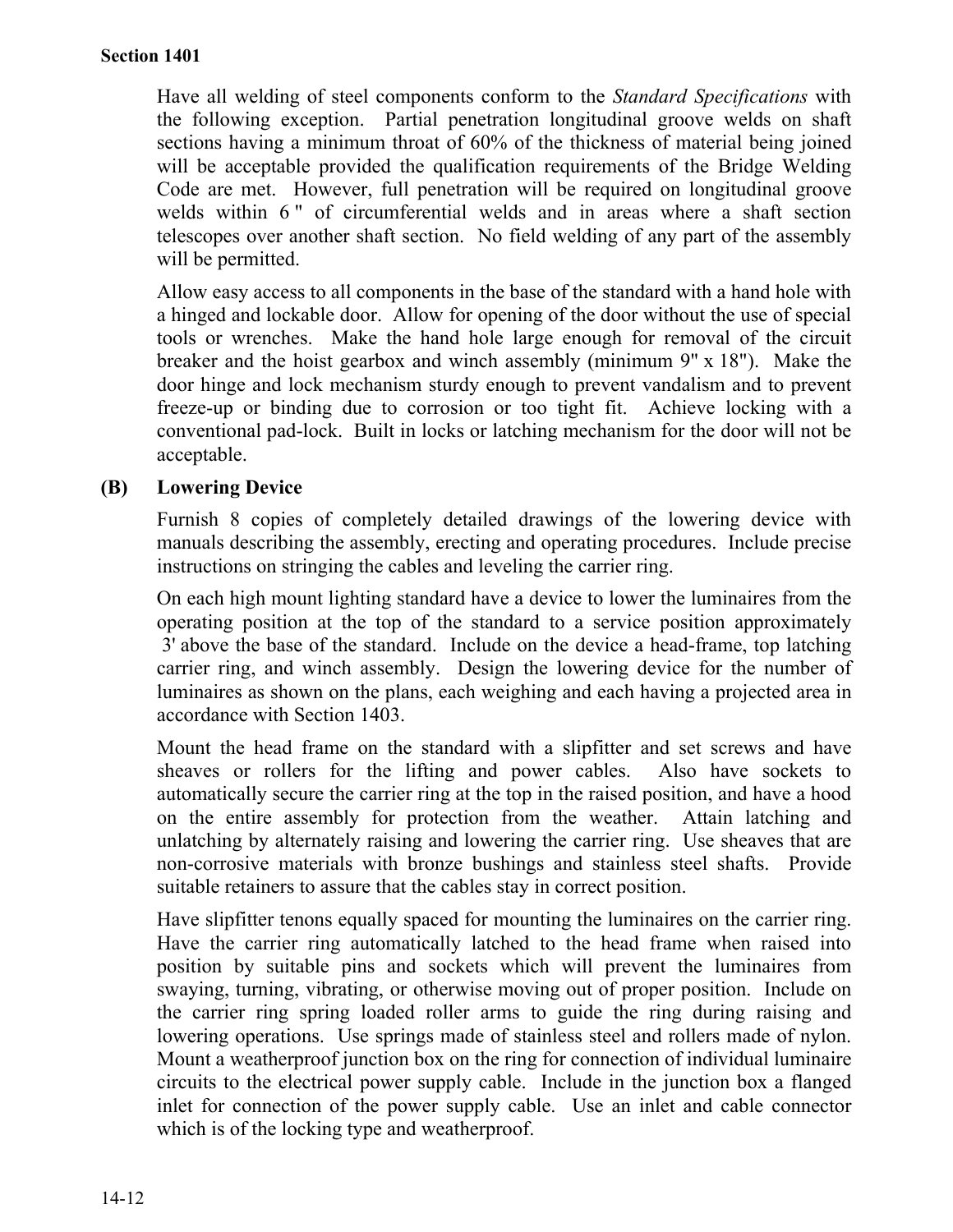Use a winch assembly that is a self-locking worm gear type designed for operation with a portable power unit. Have the winch drum automatically reverse the lay of the hoist cable and prevent uneven build-up or tangling.

Provide a terminator for joining the hoist cable and 3 suspension or lifting cables. Provide the means to compensate for variations in the lengths of the 3 lifting cables. Use hoist and lifting cables made of stranded high strength stainless steel extra flexible aircraft type. Use hoist and lifting cables that meet structural requirements of Military Specification MIL-W-83420D and have the center strand not protruding more than .06 " after the cable is cut.

Use a power supply cable that is rated for suspension and has approved strain relief fittings at each end. At the base of the standard, provide a locking type plug with waterproof cover to connect to a short power supply cable stubbed from the circuit breaker panel.

## **(C) Portable Drive**

Supply a portable drive unit with a heavy duty reversible electric motor with torque limiter type drive of adequate capacity, complete with a grounding type cord, suitable couplings for attaching the unit to the winch assembly, and a sturdy storage container for the unit and accessories involved. Provide one portable drive unit for the completed project. Provide a drive unit with a lever switch controller with clearly marked UP and DOWN positions. Connect the controller to the drive unit with a cord of sufficient length to let the operator stand a minimum of 15' from the base of the high mount during lowering or raising operations.

Shop assemble the portable drive unit and remove all rough edges. Use mounting or adjustment bolts which allow hand tightening.

Provide a complete unit that includes a durable metal storage case with all equipment and instructions for operation. Use a case which is the approximate size as shown on the plans, has a continuous hinge on the lid, and has sturdy carrying handles on each end. Furnish a hasp with padlock as shown on the plans. Construct the case with 16 gauge formed and welded steel with bracing to prevent warping. Paint the inside and outside with a durable quality paint. Provide an identification label as noted in the plans on the storage case.

## **(D) Circuitry**

Install an enclosed circuit breaker in the base of the high mount standard. Use a breaker which is rated 480 VAC, 2 pole, 30 ampere unless noted otherwise on the plans.

Provide a supply cord originating from the circuit breaker with a female twist lock connector for testing the luminaires at ground level, during lowering operation using the portable drive unit, and when in the raised position during normal night operation.

Provide a junction box mounted on the lowering ring with a flanged inlet to accept the female twist lock connector from the supply cord. Use plugs, flanged inlets, and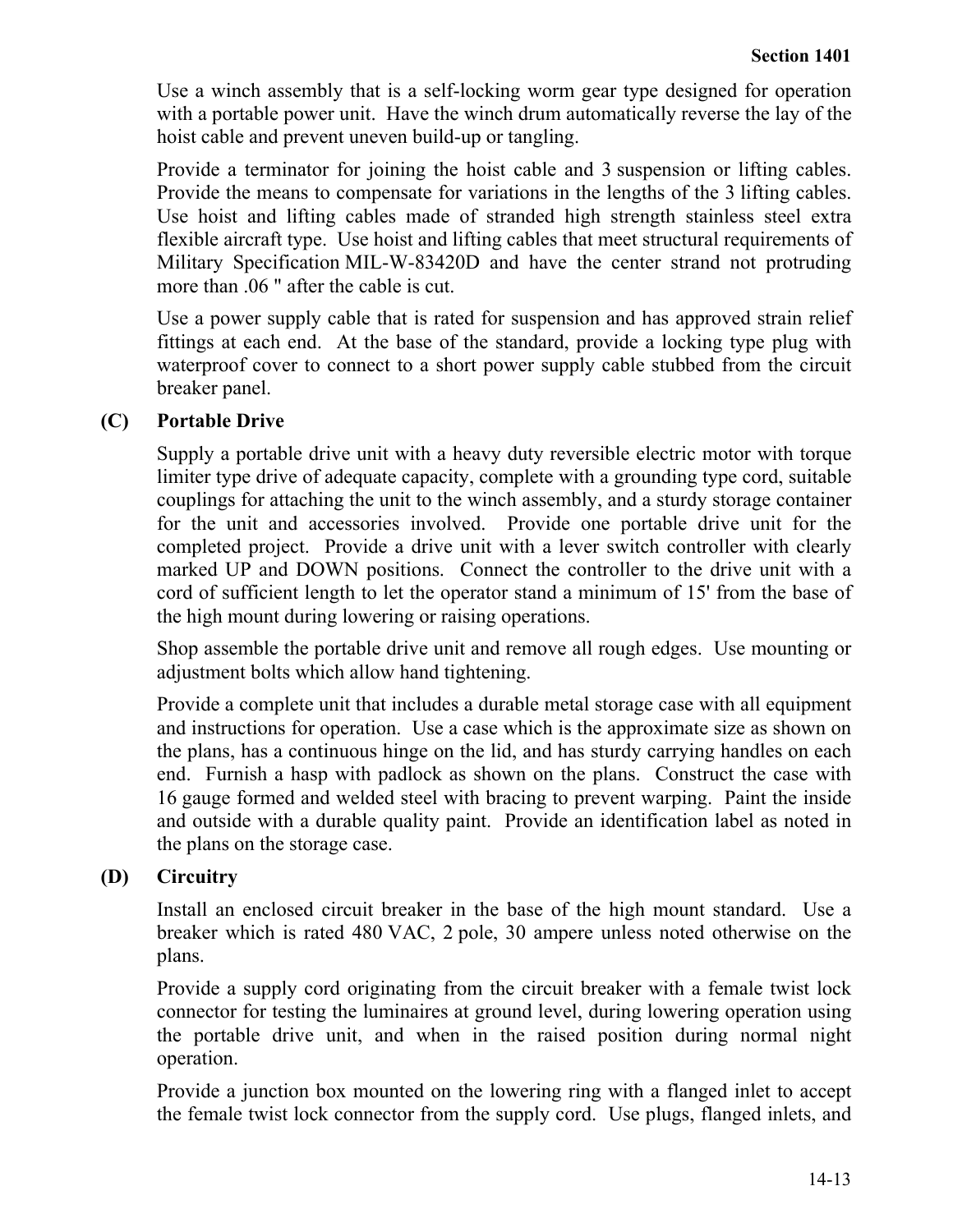connectors for the supply cable and drive unit which allow grounding and are weatherproof.

Install the wiring for each high mount luminaire separately from the luminaire to the junction box. Series or loop circuitry is not allowed.

Provide a transformer, branch circuit breaker, and GFCI receptacle as a power source for the portable drive.

Provide an equipment grounding conductor in the supply cable. Include an equipment grounding conductor in the wiring for each luminaire.

## **(E) Operation**

Demonstrate the operation of the lowering device by raising and lowering the carrier ring with luminaires a minimum of 5 times for each high mast. Include in this demonstration latching and unlatching at the top and connection of test cables at the bottom. Twisting of the cables, failure of the carrier ring to latch or unlatch, unlevelness of the carrier, or hang-up of guide arms will be sufficient reason not to accept the lowering device.

## **1401-3 CONSTRUCTION METHODS**

Use suitable blocking and slings to prevent warping of the high mount standard during storage and transportation. Assemble all parts and string all cables in strict accordance with the manufacturer's instructions.

Make sure that the top of the standard is not out of plumb more than one half of one percent of its height. Tighten anchor bolts according to the Engineer's directions.

Include assembly instructions and any special tools, blocks, washers, etc. in the portable drive storage case.

Remove all dirt, stains, marks, etc. prior to erecting the high mast.

## **1401-4 MEASUREMENT AND PAYMENT**

*High Mount Standards* with lowering devices to be paid for will be the actual number of standards which have been installed and accepted. High mount lighting standards with lowering device, measured as provided above, will be paid for at the contract unit price each for *High Mount Standard* of the appropriate height.

*Portable drive units* with storage cases to be paid for will be the actual number of portable drive units that have been furnished and accepted. Portable drive units with storage case, measured as provided above, will be paid for at the contract unit price each for Portable Drive Unit.

Payment will be made under:

| Pay Item                   | Pay Unit |
|----------------------------|----------|
| <b>High Mount Standard</b> | Each     |
| Portable Drive Unit        | Each     |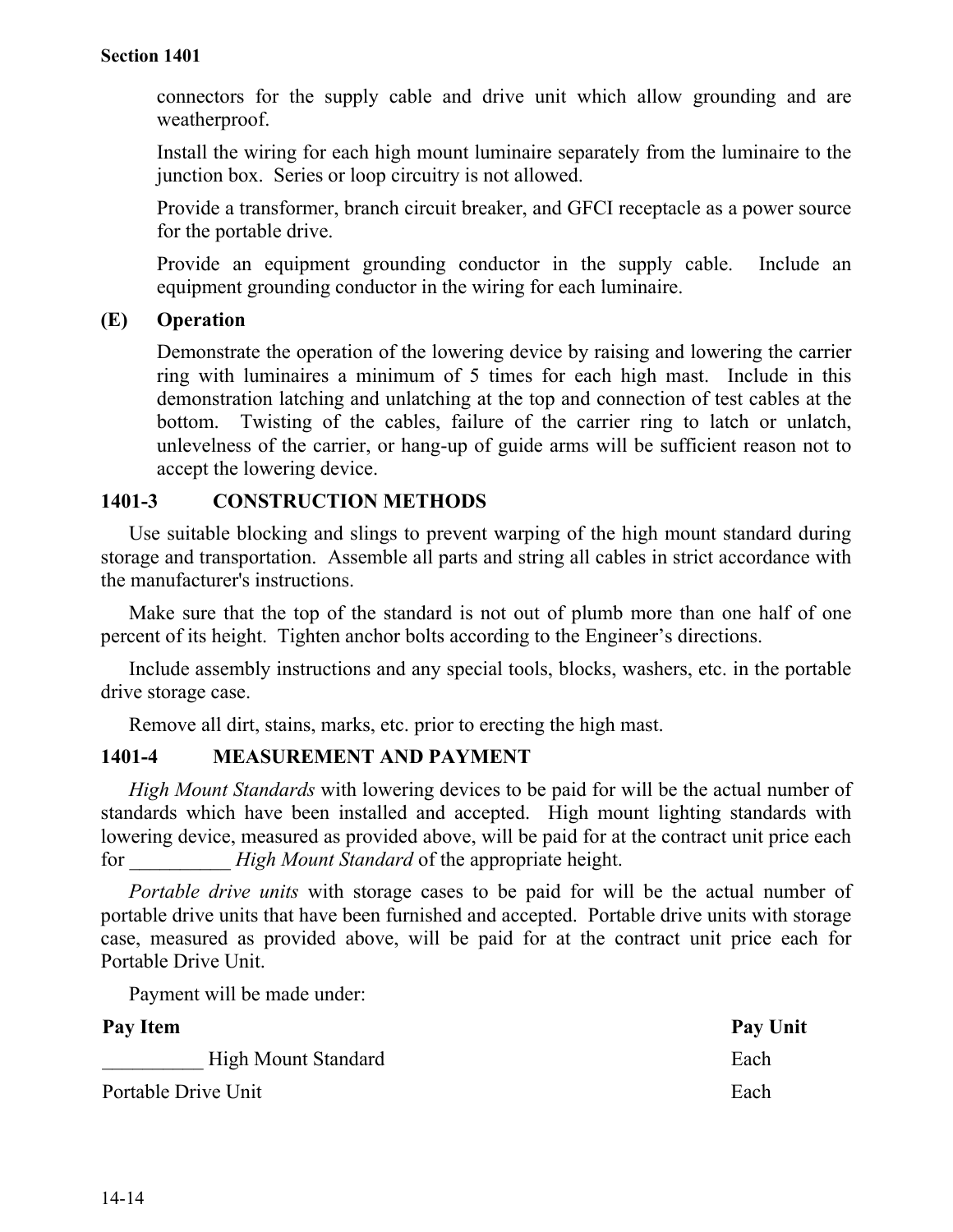## **SECTION 1402 HIGH MOUNT FOUNDATION**

## **1402-1 DESCRIPTION**

Construct a concrete foundation for a high mount standard 75' or greater in height, including concrete, reinforcing steel, placing of the anchorage assembly, conduits, forms, shoring, excavation and backfilling.

## **1402-2 MATERIALS**

Use materials which are new and in accordance with Subarticle1400-4(I).

## **1402-3 CONSTRUCTION METHODS**

Construct foundations in accordance with Subarticle 1400-4(I), and as shown on Roadway Standard Drawing 1402.01. Either the Engineer or the Contractor may choose to construct foundations as specified under Site Specific High Mount Foundation described below. The Standard Drawing is based upon the following assumed soil parameters:

> Total Unit Weight  $= 120$  pcf Friction Angle  $=$  30 degrees Cohesion  $= 0$  psf

The groundwater elevation is assumed to be at a depth of 7 feet below the ground surface and the ground surface is assumed to be level. If the Engineer determines these assumed conditions are not applicable to a specific site, or the Contractor chooses not to use the Standard Drawing, a site specific foundation design is required.

Arrange anchor bolts symmetrically about the center of the foundations, brace securely and hold in the proper position and alignment. Reinforcing steel shall be hooked or bent per ACI code, and tied sufficiently to retain its proper shape during concrete placement. Provide PVC conduits in the foundation concrete as shown on Roadway Standard Drawing 1402.01.

## **(A) Site Specific High Mount Foundation**

If the assumed soil parameters are not applicable to a specific site, the Engineer may require a site specific foundation design. Conditions requiring a site specific design include but are not limited to very soft or loose soil, muck (generally, standard penetration test (SPT) blow counts per foot less than 4), weathered rock or hard rock (generally, SPT refusal). The Engineer may also require a site specific design if the groundwater elevation is shallower than 7 feet or the ground surface is steeper than 2:1 (H:V). If the Engineer requires a site specific design, rough grade the site (within 3 feet of final grade) and ensure accessibility for a drill rig. Notify the Department when the site is accessible. Within four weeks of notification, the Department will perform a subsurface investigation and provide a site specific foundation design.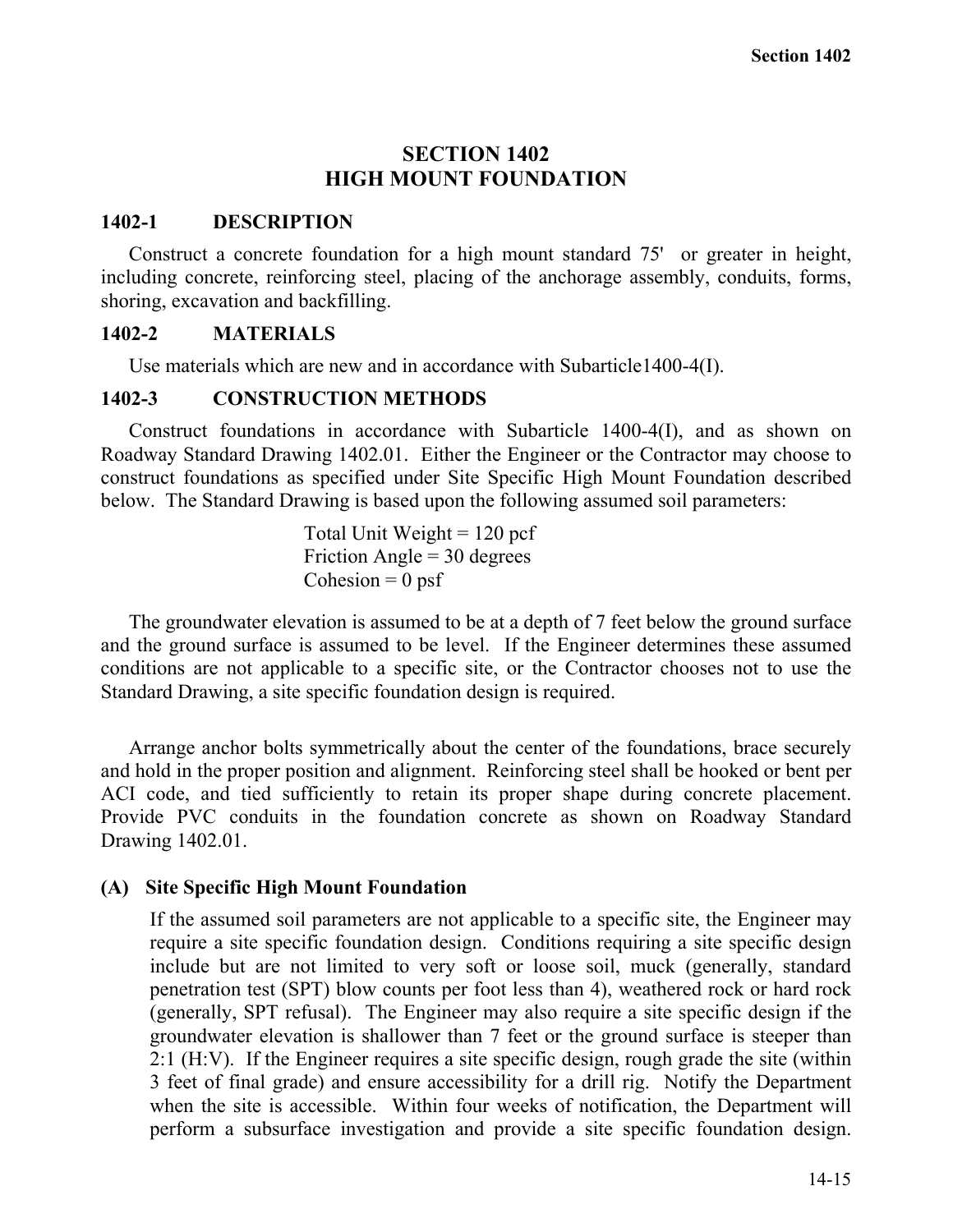Payment will be made for the actual quantity of concrete required for high mount foundations based upon the site specific foundation design provided by the Department.

In lieu of using Roadway Standard Drawing 1402.01, the Contractor may choose to provide a site specific foundation design. If the Contractor chooses to provide a site specific design, perform a subsurface investigation, and submit the site specific foundation design to the Department for approval, in accordance with the requirements listed below. If the Contractor provides a site specific design, payment will be made for the plan quantity of concrete for high mount foundations shown in the Standard Drawing, and no additional payment will be made for the costs of the subsurface investigation and foundation design.

#### *Subsurface Investigation:*

Perform a boring at each high mount foundation location and provide boring data on an NCDOT Standard Boring Log form. Download this form from the NCDOT ftp site. A licensed geologist or a professional engineer licensed in the State of North Carolina and employed by an NCDOT Highway Design Branch pre-qualified Geotechnical Engineering Firm shall seal each boring log. Use only an NCDOT Highway Design Branch prequalified Geotechnical Engineering Firm to conduct the subsurface investigation. Perform the investigation only after rough grade (within 3 feet of final grade) is achieved.

Locate the boring within 3 feet of the center of the high mount foundation. Drill the boring a minimum of 5 feet deeper than the foundation depth required by Roadway Standard Drawing 1402.01. Conduct Standard Penetrating Tests at 1 foot, 2.5 feet, 5 feet, 7.5 feet, 10 feet, and every 5 feet after 10 feet below the rough grade, in accordance with ASTM D-1586. A boring may be terminated above the minimum depth required (10 feet below the foundation elevation), if one of the following conditions occur: (a) a total of 100 blows have been applied in any 2 consecutive 6" intervals; (b) a total of 50 blows have been applied with less than 3" penetration.

#### *Foundation Design*

Use only an NCDOT Highway Design Branch Pre-Qualified Geotechnical Engineering Firm to provide a site specific foundation design. A North Carolina Licensed Professional Engineer shall seal all design calculations, drawings and recommendations. Submit 8 copies of the subsurface investigation and foundation design to the Engineer for approval and allow 30 days for review.

Design foundations in accordance with the wind zone load shown on the plans. Provide reinforced concrete design in accordance with Section 13.6.2, allowable stress design method, of the *AASHTO Standard Specifications for Structural Supports for Highway Signs, Luminaries and Traffic Signals* (including interims).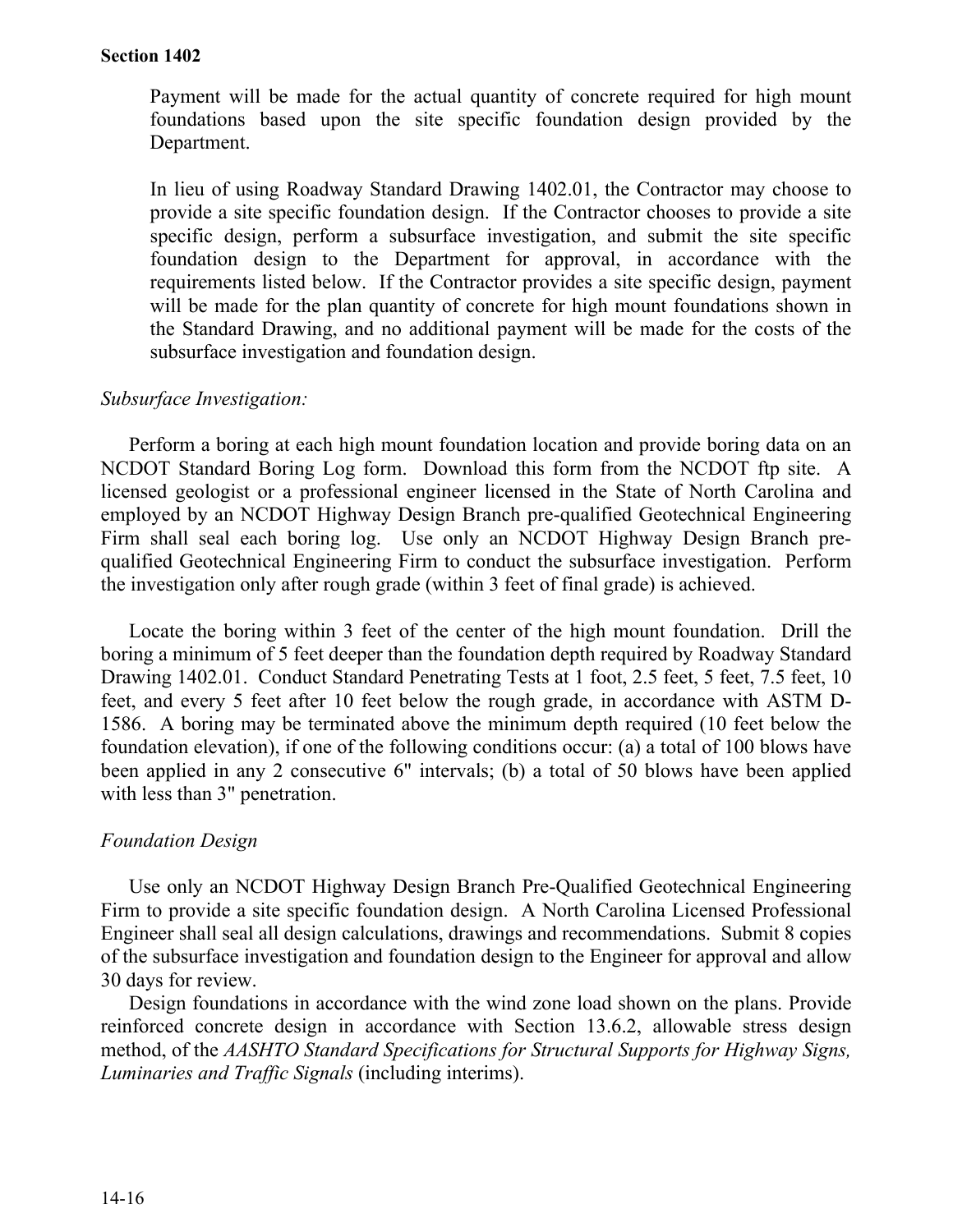Consider sloping ground in the design, if applicable. Design the foundations to provide horizontal movements of less than 1/2" at the top of the foundation.

Provide a 3 foot level work area around each high mount foundation with cut and fill slopes extended to final grades as directed.

## **1402-4 MEASUREMENT AND PAYMENT**

*High mount foundations* will be measured and paid for as the number of cubic yards of concrete necessary to construct foundations in accordance with the dimensions authorized by the Engineer.

Payment will be made under:

High Mount Foundations Cubic Yard

Pay Item Pay Unit

## **SECTION 1403 HIGH MOUNT LUMINAIRES**

## **1403-1 DESCRIPTION**

Furnish and install luminaires, including lamps and ballasts, for high mount standards 75' and greater in height.

### **1403-2 MATERIALS**

Provide luminaires consisting of a die cast aluminum ballast housing a cast aluminum slipfitter housing, and cover which do not weigh more than 65 lbs. and have an effective projected area not more than 2.0 square feet.

Provide ballast capable of operating a high pressure sodium lamp from a source with a nominal voltage as shown on the plans with a tolerance of  $\pm 10\%$ . Provide luminaires with IES Distribution: Medium, Cutoff, Type V, and the wattage shown on the plans. Provide glare shields for each luminaire, and position to eliminate spill light outside the right of way. NCDOT will evaluate photometric data for submitted luminaire to ensure adequate light output from the fixture.

Provide slipfitter housing suitable for use with 2" horizontal mounting, adjustable for leveling, and which secures the mounting assembly to prevent twisting of the luminaire about the bracket.

Use an optical assembly which contains a porcelain enclosed mogul socket with spring loaded center contact and lamp grips and has an insulated outboard lamp grip to protect the lamp from damage due to vibration. Position the socket for base up lamps.

Provide complete photometric, assembly and electrical data for each type luminaire proposed. Include in the data candlepower distribution and isofootcandle graphs, assembly drawings with replacement part numbers, and electrical schematic with ballast input/output voltage/amperage/wattage ratings.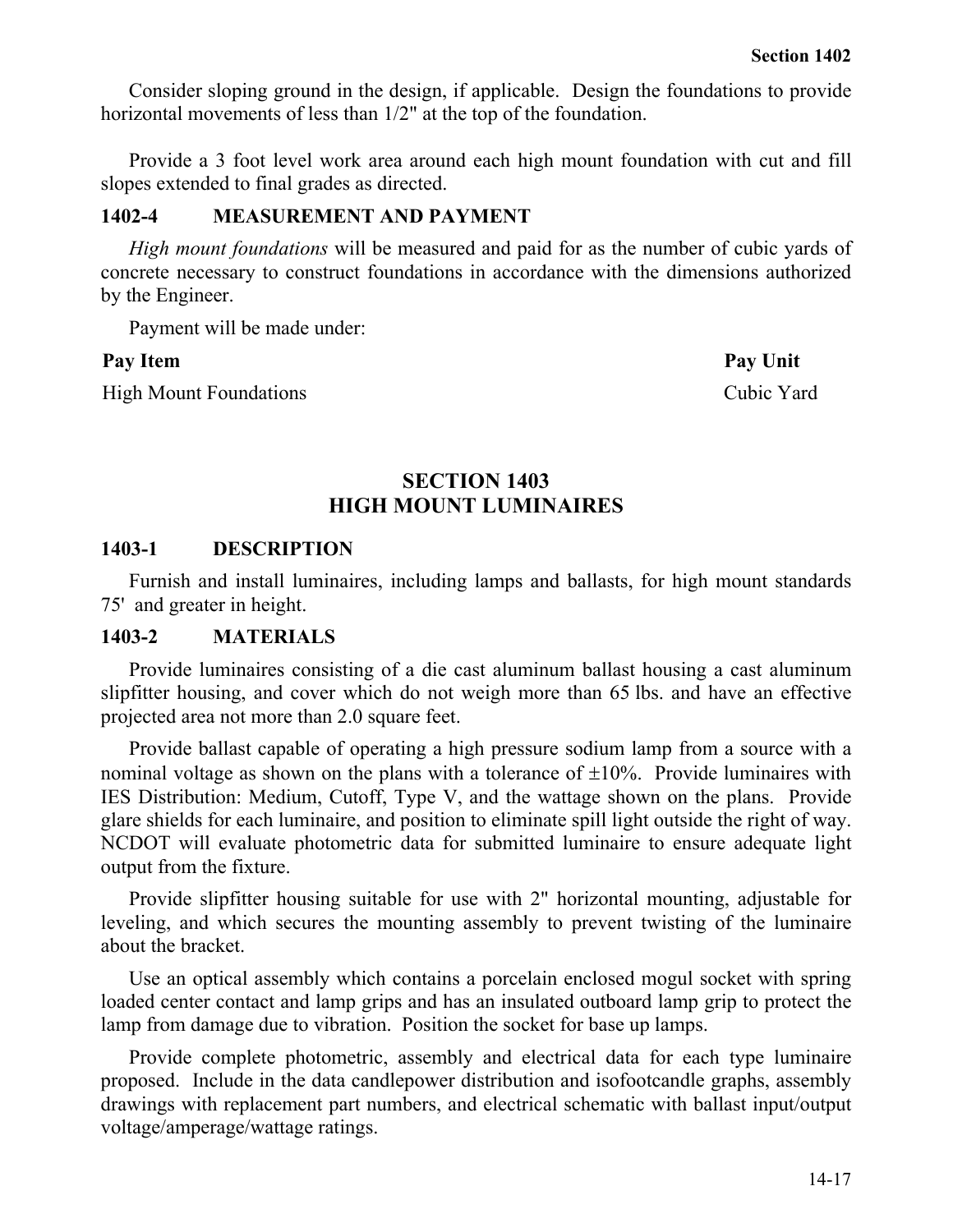## **1403-3 CONSTRUCTION METHODS**

Lamp all high mount fixtures just prior to testing the system. Mark the date of installation with the code on the base of each lamp.

Level and secure each luminaire in all directions. Careful attention should be given to aim the main beams and house-side outputs of all asymmetrical units in the direction indicated on the plans. Securely terminate the wiring for each luminaire and include an equipment grounding conductor to bond the housing to the supply cord grounding conductor.

## **1403-4 MEASUREMENT AND PAYMENT**

*High mount luminaires* of the appropriate wattage and type will be measured and paid for as the actual number of luminaires of each size and type that have been installed and accepted.

Payment will be made under:

## Pay Item **Pay Unit**

High Mount Luminaires **Each** 

## **SECTION 1404 LIGHT STANDARDS**

## **1404-1 DESCRIPTION**

Furnish and install light standards less than 75' high complete with bracket arm(s), including the impact attenuation device (breakaway base) as shown on the plans.

## **1404-2 MATERIALS**

Provide a standard that meets the design criteria of the AASHTO *Standard Specifications for Structural Supports for Highway Signs, Luminaires and Traffic Signals,* and the Interim Specifications valid at the time of letting. The support is to be designed for the wind velocity shown on the plans.

Provide a standard designed to support an ellipsoidal shaped luminaire, which has a center of gravity not more than 18" from the end of the support, with a minimum weight and projected area and a bracket arm length as indicated in the contract.

Make sure that each lighting standard has a grounding lug in the standard near the base or in the transformer base. Locate it within 6" of the hand hole.

Deliver standards with a smooth uniform finish, free of disfiguring scratches or dents, and with suitable protection for further handling during erection.

Wrap or package each light standard as recommended by the manufacturer to prevent damage during shipping and handling. Repair or replace, at the option of the Engineer, any standards with abraded finishes or other damage.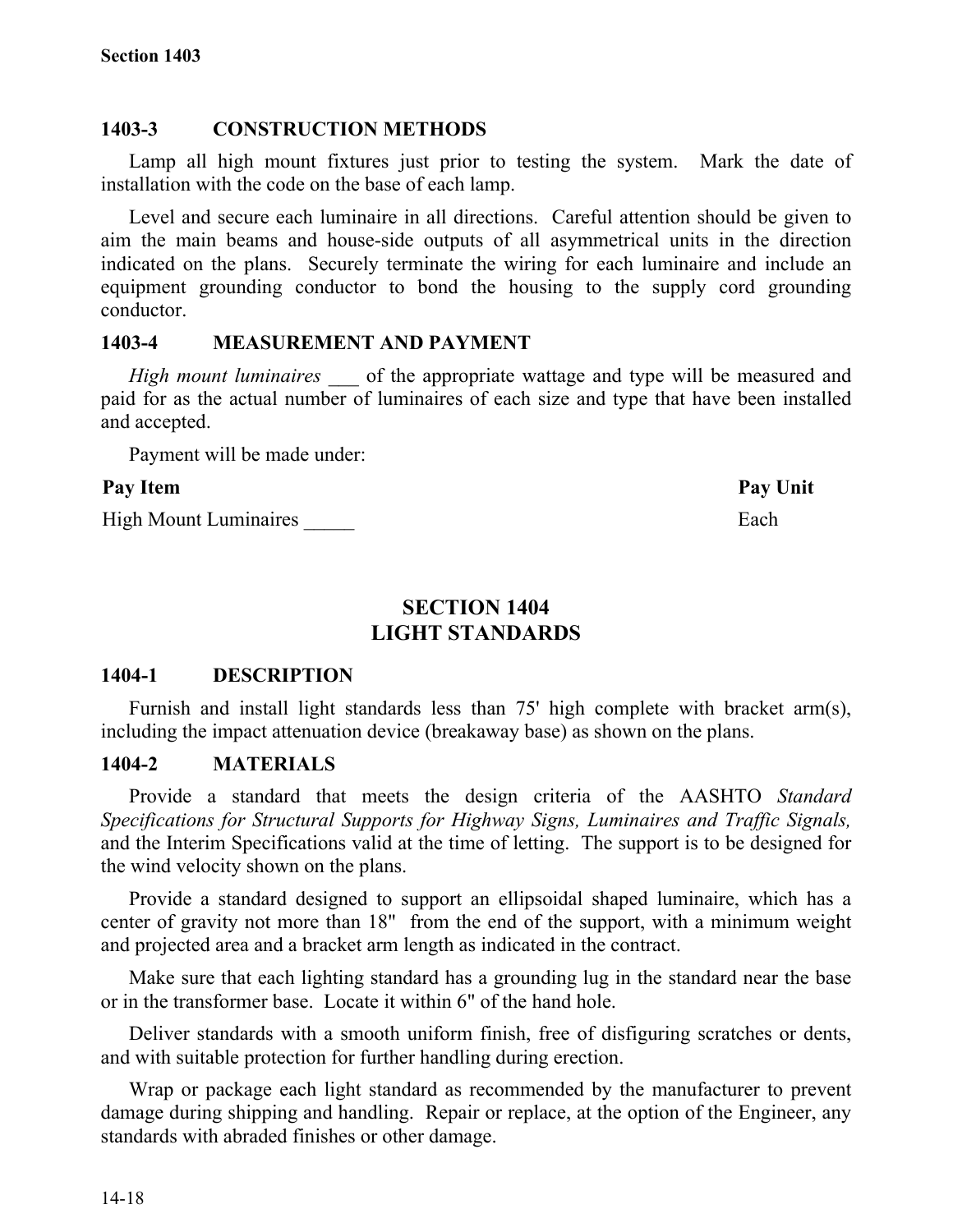Furnish aluminum or steel standards and arms; however, use the elected material throughout the project.

Galvanize steel components after fabrication. Use galvanization which conforms to the requirements of ASTM A123 for tubes, plates, and bars, and to ASTM A153 for hardware.

Use connecting bolts, washers and nuts compatible with the transformer base as recommended by the light standard manufacturer and which comply with the contract.

Use anchor bolts, washers, nuts and shims which comply with the Specifications and details shown in the plans as recommended by the light standard and transformer base manufacturer(s).

Furnish anchor and/or connecting bolt covers and pole top caps with standards as indicated on the plans.

Provide pole hardware - Nuts, bolts, and washers for aluminum standards from 18-8 stainless steel or aluminum alloy 2024-T4. Provide nuts, bolts, and washers for steel standards from 18-8 stainless steel or steel conforming to ASTM A307. Submit drawings for approval, which show material specifications for each component.

Use bracket arms for each standard, which are the length shown on the plan sheet and of the same material as the standard.

Provide light standards with an approved impact attenuation feature (breakaway base) that complies with *AASHTO Standard Specifications for Structural Supports for Highway Signs, Luminaires and Traffic Signals* and one of the following descriptions.

- (a) A cast aluminum transformer base
- (b) A frangible base insert or adapter
- (c) A breakaway or progressive shear base
- (d) A slip base

Use the same type of breakaway device throughout the entire project.All breakaway devices shall be FHWA approved. Include in the device protection for wiring and conduit at the base of the standard, in the form of a special heavy-formed material secured in place.

## **1404-3 CONSTRUCTION METHODS**

Locate and number the light standards as shown on the plans.

Do not lay the standards on the ground, without proper blocking and protection to prevent warping and discoloration. Protect them from damage by other construction work, including landscape mulching and fertilizing operations.

Securely mount the standards on the anchor bolts, and plumb up with nuts torqued according to the manufacturer's recommendation.

Mounting height is defined as vertical distance from luminaire to surface of pavement of heaviest traveled lane in area illuminated by the luminaire. A tolerance of  $\pm 1$ '-6" from the required mounting height will be permitted. If this tolerance is exceeded, furnish and install an acceptable standard within this tolerance.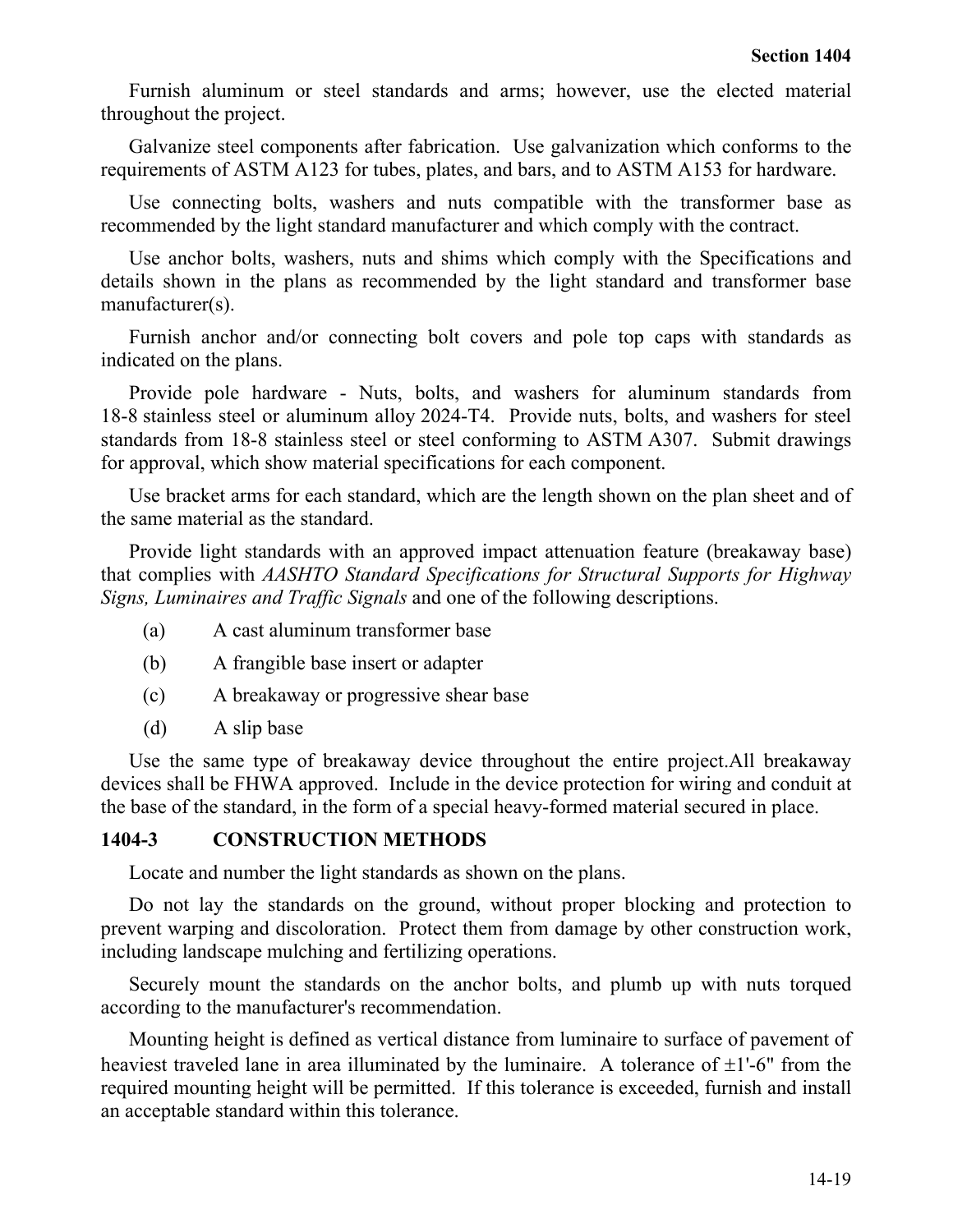#### **1404-4 MEASUREMENT AND PAYMENT**

*Light standards,* will be measured and paid for as be the actual number of light standards with arm assemblies of each appropriate mounting height and bracket arm type and length that have been installed and accepted.

Payment will be made under:

#### **Pay Item Pay Unit**

Light Standards, Each

## **SECTION 1405 STANDARD FOUNDATION**

#### **1405-1 DESCRIPTION**

Furnish and install all materials necessary to construct concrete foundations for light standards, including concrete, reinforcing steel, anchor bolts, nuts, forms, excavation, and backfilling.

#### **1405-2 MATERIALS**

Use new materials that are in accordance with Subarticle 1400-4(I).

## **1405-3 CONSTRUCTION METHODS**

The foundation design shown on the plans is based upon placing foundations into undisturbed soil or fill of at least medium density. The Engineer will stake each location and determine the top of foundation elevation unless indicated differently elsewhere in the Specifications. The foundation type and depth will be determined by the plan details in accordance with the final soil and slope conditions at each location.

Pour the pedestal portion concrete monolithic with the barrier portion, on light standard foundations that are an integral part of a barrier. Construct the barrier portion as specified in other sections of the contract, and continuous through the foundation. Coordinate construction of foundations in median barrier with the signing plans to avoid conflict with overhead sign structure foundations.

Where rock creates a conflict with construction of the standard foundations, an alternate foundation may be constructed if approved.

#### **1405-4 MEASUREMENT AND PAYMENT**

*Standard foundation* will be measured and paid for as the actual number of foundations for each appropriate height and type of standard, that have been completed and accepted.

The quantity of bedrock foundations to be paid for will be the actual number of alternate foundations for bedrock locations for standards of the appropriate type, which have been installed and accepted.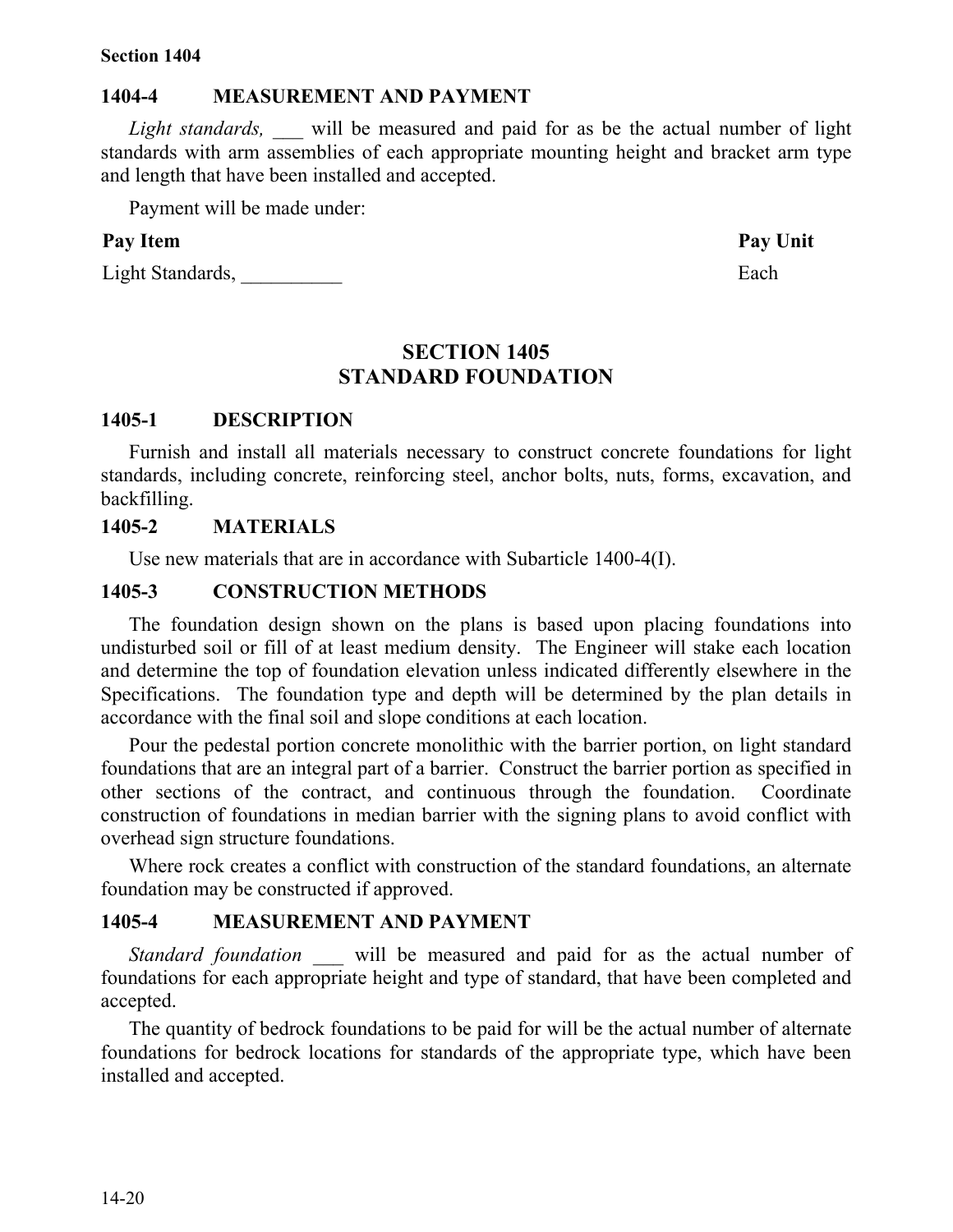Alternate foundations for rock locations will be paid for at 1.5 times the contract unit price each for Standard Foundations,  $\qquad \qquad$  of the appropriate type that would have been installed if rock had not been encountered.

The requirements of Article 104-5, which pertain to adjustments in contract unit prices for overrunning or underrunning pay items, will not be applicable to pay items covered by this section.

Payment will be made under:

#### Pay Item **Pay Unit**

Standard Foundation, Each

## **SECTION 1406 LIGHT STANDARD LUMINAIRES**

#### **1406-1 DESCRIPTION**

Furnish, install, and place into satisfactory operation, luminaires on the bracket arm complete with all lamps, ballasts, wiring inside standard from circuit conductors to luminaire, in-line breakaway fuses and ground wiring at the pole on light standards less than 75' in height.

#### **1406-2 MATERIALS**

Use luminaires that are ellipsoidal shaped with a center of gravity not more than 18" from the end of the luminaire support, do not weigh more than 55 lbs., and have a maximum effective projected area of 1.2 square feet.

Use luminaires that are UL listed and labeled.

Use luminaires that have a lens holder latch on the street side and ballast, plug-in starter, and capacitors mounted on a removable door. The removable door shall have a continuous hinge bar to prevent door opening due to vibration. The luminaire shall have a slipfitter for 2 mounting brackets, with a stainless steel shield ring, a 4-bolt adjustable pipe clamp and leveling steps for tilt adjustment. Use luminaires with a replaceable mogul base lamp socket adjustable in both vertical and horizontal directions, capable of producing the specified IES distribution pattern. Third party certification for photometric data shall be provided upon request. Provide a heat resistant tempered flat glass lens, and a reflector with a hard glasslike highly reflective corrosion resistant finish. Provide a filter between the lens and reflector tub.

Use luminaires that have an internal high power factor ballast of the regulated type, capable of operating from a multi-wire circuit and energize a high intensity discharge lamp. The luminaire shall have a barrier between the ballast compartment and the reflector tub. Transformer windings shall be covered and protected. Lamps shall operate satisfactorily with a line voltage variation of  $\pm 10\%$ . Provide a ballast pre-wired to the lamp socket and terminal board, requiring only the connection of the power supply leads to the terminal board.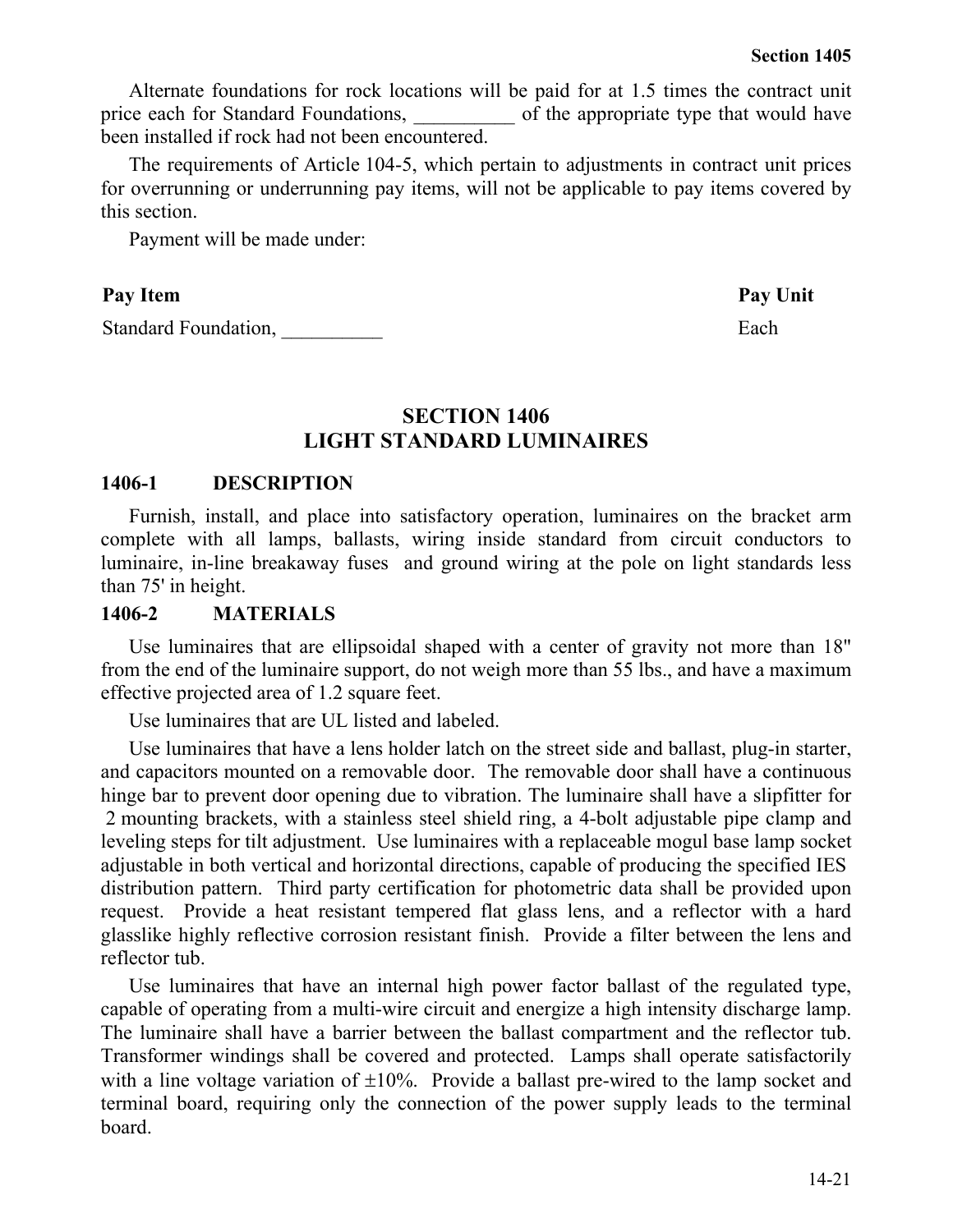Use luminaires with a wattage rating, voltage rating, lamp type, and light distribution as indicated on the plans.

### **1406-3 CONSTRUCTION METHODS**

Date lamps using the date code on the base and install just prior to the system being ready for testing.

Level luminaires using leveling pads on the luminaire enclosure. Adjust any luminaires, as directed, to give optimum illumination distribution.

## **1406-4 MEASUREMENT AND PAYMENT**

*Light standard luminaires* will be measured and paid for as the actual number of luminaires of each appropriate size and style that have been installed and accepted.

Payment will be made under:

## **Pay Item Pay Unit**

Light Standard Luminaires **Each** 

# **SECTION 1407 ELECTRIC SERVICE POLE AND LATERAL**

## **1407-1 DESCRIPTION**

Furnish and install wood service poles, wire, conduit, bushings, fittings, connectors, meter base, and weatherhead from the service point to a control system.

### **1407-2 MATERIALS**

Provide service poles which are Class 4 and in accordance with Subarticle 1082-3(F). Provide poles with preservative treatment in accordance with Subarticle 1082-4(G).

Use stranded copper Type USE conductors installed in rigid galvanized steel conduit sized as shown on the plans for the service lateral.

## **1407-3 CONSTRUCTION METHODS**

Dig holes large enough to permit the proper use of tampers to the full depth of the hole. Place backfill in the hole in 6 " maximum layers and thoroughly tamp. Place surplus earth around the pole in a conical shape and pack tightly to drain water away.

Set the pole to a depth of 5'-6" minimum unless shown otherwise on the plans. When utility power is available from outside the right-of way, locate the service pole a maximum of 10 feet inside the right-of-way. The utility company will install overhead conductors from their facilities. Install an underground service lateral from the service pole to the control system. If the utility company provides a pad mount transformer, allows attachment of the riser and weatherhead to their pole, or provides underground service from their pole, then any proposed service pole will be deleted from the contract.

Make connections at the service head at the bottom of the drip loop to prevent siphoning of water through the cable.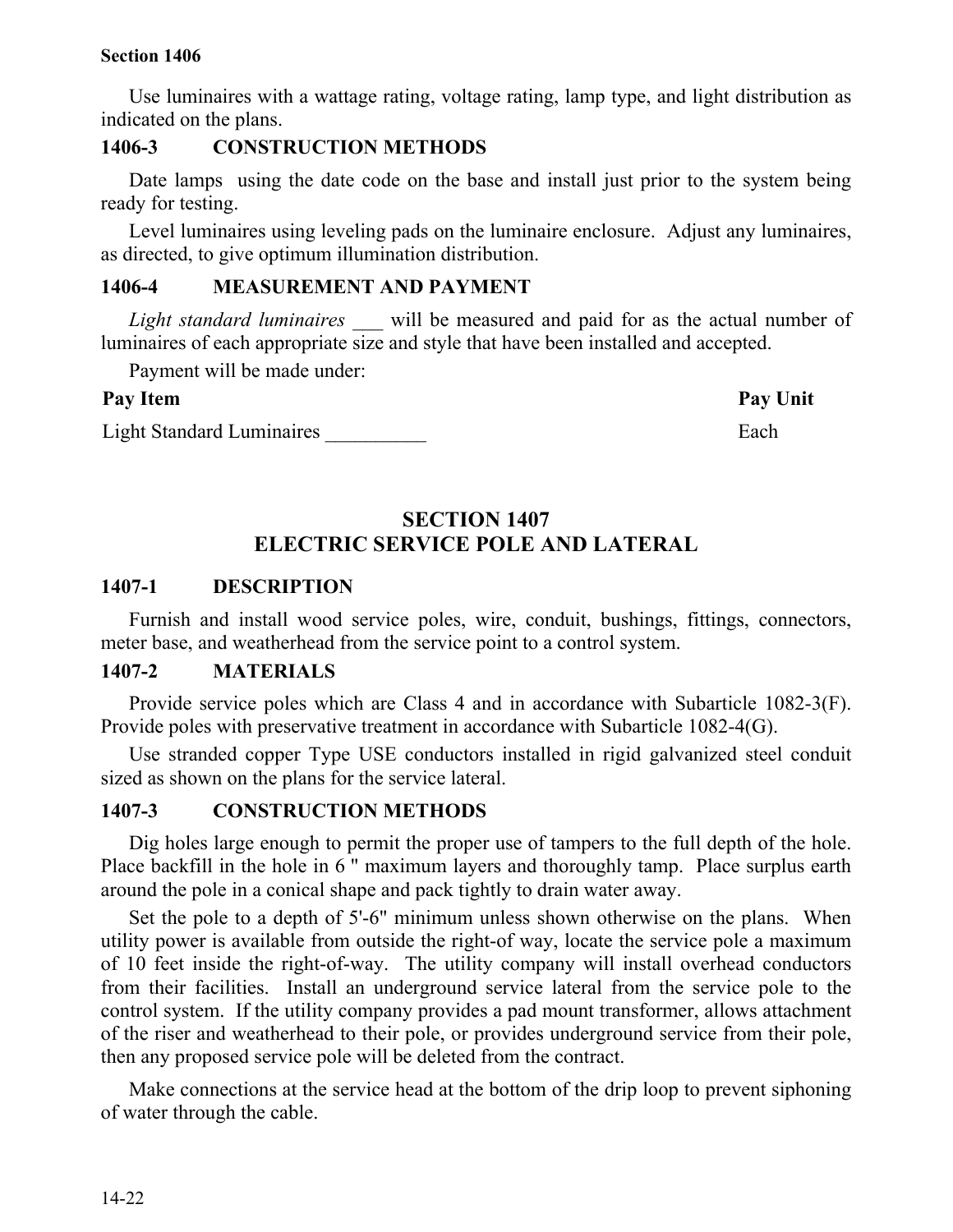Provide for a meter in accordance with the requirements of the utility company's condition of service.

A meter base for a self-contained meter may be mounted on the service pole or back of the control enclosure as indicated on the plans. A current transformer (CT) cabinet and meter base may be mounted in either location if requested by the utility company.

## **1407-4 MEASUREMENT AND PAYMENT**

*Electric service pole* will be measured and paid for as the actual number of the appropriate length and class electric service poles that have been installed and accepted.

*Electric service lateral* from service pole to control panel will be measured and paid for as the actual number of linear feet of the appropriate size and type service lateral that has been installed and accepted. Measurement will be along the longest conductor from electrical terminal to electrical terminal.

Payment will be made under:

## Pay Item **Pay Unit**

Electric Service Pole **Each** 

Electric Service Lateral Linear Foot

## **SECTION 1408 LIGHT CONTROL SYSTEM**

## **1408-1 DESCRIPTION**

Furnish and install an entire control system, including enclosure, control panel, photocell, switches, contactors, breakers, terminal blocks, wiring, concrete foundation, and lightning arrester. The control system will be standard electrical components in a stainless steel enclosure mounted on a metal pole with a concrete foundation as shown in the contract.

## **1408-2 MATERIALS**

Provide concrete foundations and wire in accordance with the applicable Sections of the Specifications.

Use a piece of rigid galvanized steel conduit, embedded in concrete as shown on the plans for mounting the control system

Provide a NEMA type 3R stainless steel enclosure with external stainless mounting flanges, drip shield, back panel and continuous hinge door with a print pocket. Provide a door closing mechanism interlocked with a flange mounted operator handle to prevent the opening of the door with the service circuit breaker in the ON position, except by use of safety override devices.

Provide an enclosure approximately 36" high by 30" wide by 10" deep unless noted otherwise on the plans.

Provide only openings necessary for the entrance of conduits as shown on the plans. Do not use knockouts. Have the enclosure conform with NEC Article 312 and mount the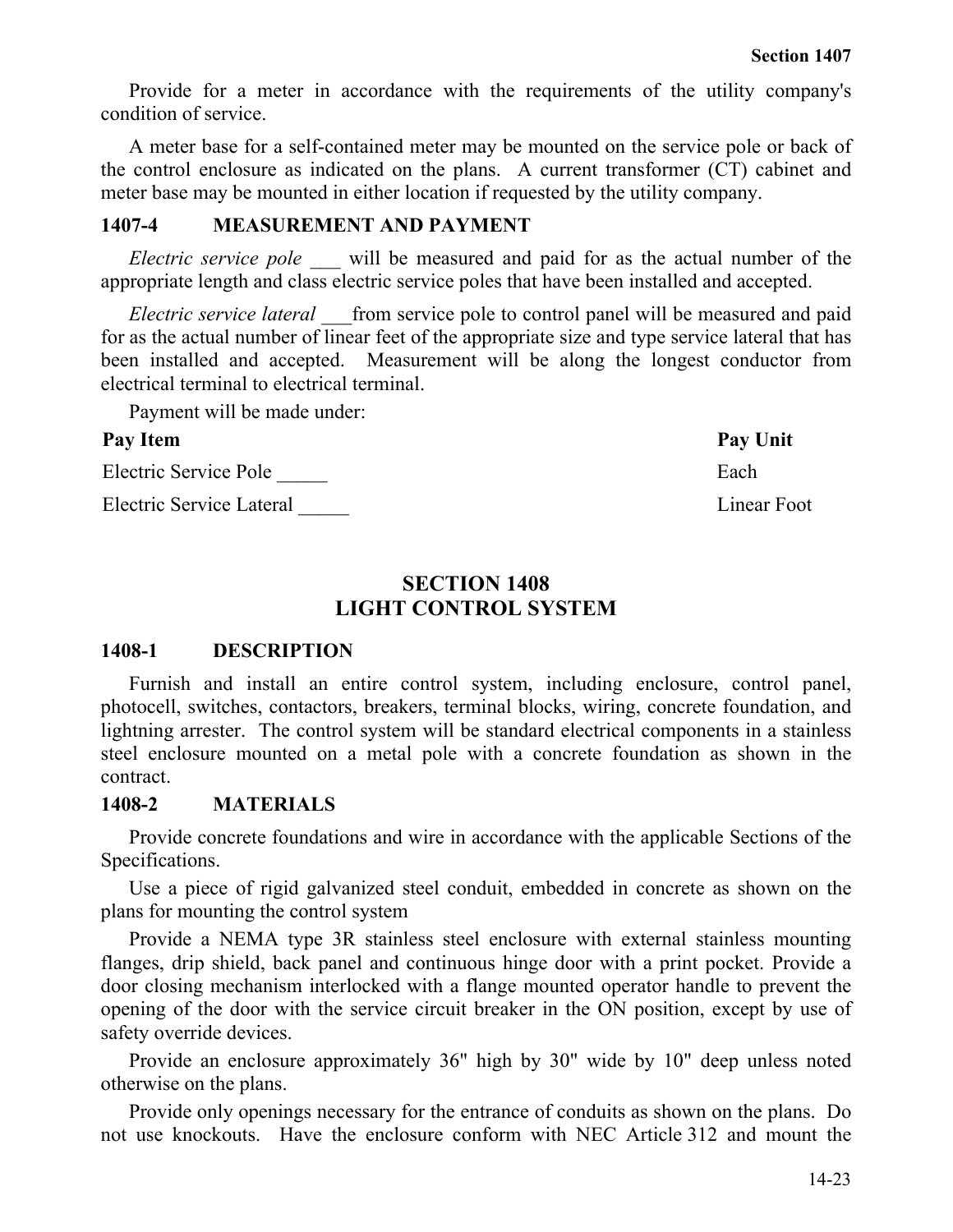devices so the NEC clearances will be provided, except use 1 1/2" where not specified is noted in the tables for min. wire bending space.

Use galvanized slotted steel framing channel with straps and bolts, sized as shown on the plans for the mounting brackets and hardware for attaching the enclosure to the pole. Use galvanized finish on the brackets and hardware and coat all field cuts or scratches with organic zinc repair paint.

Provide a neutral bar, bonded to the panel and with sufficient box lug type terminals to accept the required number of wires.

Mount components to the back panel with manufacturer supplied mounting brackets or permanently attached screw studs.

Use a service circuit breaker providing an interrupting rating of 22,000 amperes minimum. Provide breakers which are thermal magnetic molded case permanent trip type. Provide multi-tap solderless load side box lugs, or distribution terminal blocks of the appropriate size. Use insulating material approved for NEMA 3R applications. Provide a breaker with a voltage and amperage rating as indicated on the plans.

Provide a control circuit breaker which is rated 240 VAC phase to ground, has a current interrupting capacity of 5000 amps minimum, and is a single pole, open type with a high magnetic trip setting of 20 amps.

Provide 3 60 ampere, 4 pole mechanically held contactors that have coil clearing contacts and coil voltage rating as indicated on the plans. Contactor latching with hooks or semi-permanent magnets is unacceptable.

Use a control relay rated 240 VAC with one normally open contact and one normally closed contact and has a continuous load rating and inductive make rating greater than that required by the mechanically held contactor. Use a coil rated for 240 VAC 60 Hz.

Use a selector switch which is a heavy duty 3 position maintained contact unit in a surface mount (NEMA 1) enclosure with a legend consisting of On-Off-Auto and having continuous current rating of 10 amperes at 240 VAC for the contacts.

Use feeder circuit breakers which are rated 14,000 amps minimum interrupting capacity and have an open type molded case with a non-adjustable thermal magnetic trip setting of 50 amps maximum, and as noted in the plans.

Use a photo-control which is the encapsulated cadmium-sulfide type, suitable for use on an operating voltage range of 105-285 volts and nominal control voltages of 120, 208, 240, and 277 volts. Have the control rated for 1000 watts resistive load or 1800 volt-amperes of inductive load. Set the light-level within a range of 1.0 to 3.0 footcandles. Have internal protection for surges in excess of 2000 volts peak for the control. Mount a receptacle directly to the top of the enclosure with a weatherproof fitting. Use controls and receptacles which conform to IEEE Standard C136.10-1996, *Locking-type photocontrol devices and mating receptacles-physical and electrical interchangeability and testing* for roadway lighting equipment.

Use a lightning arrester of the thyrite type, designed to contain and snuff out an arc of 10,000 amps. Install the arrester on the load side of the service breaker.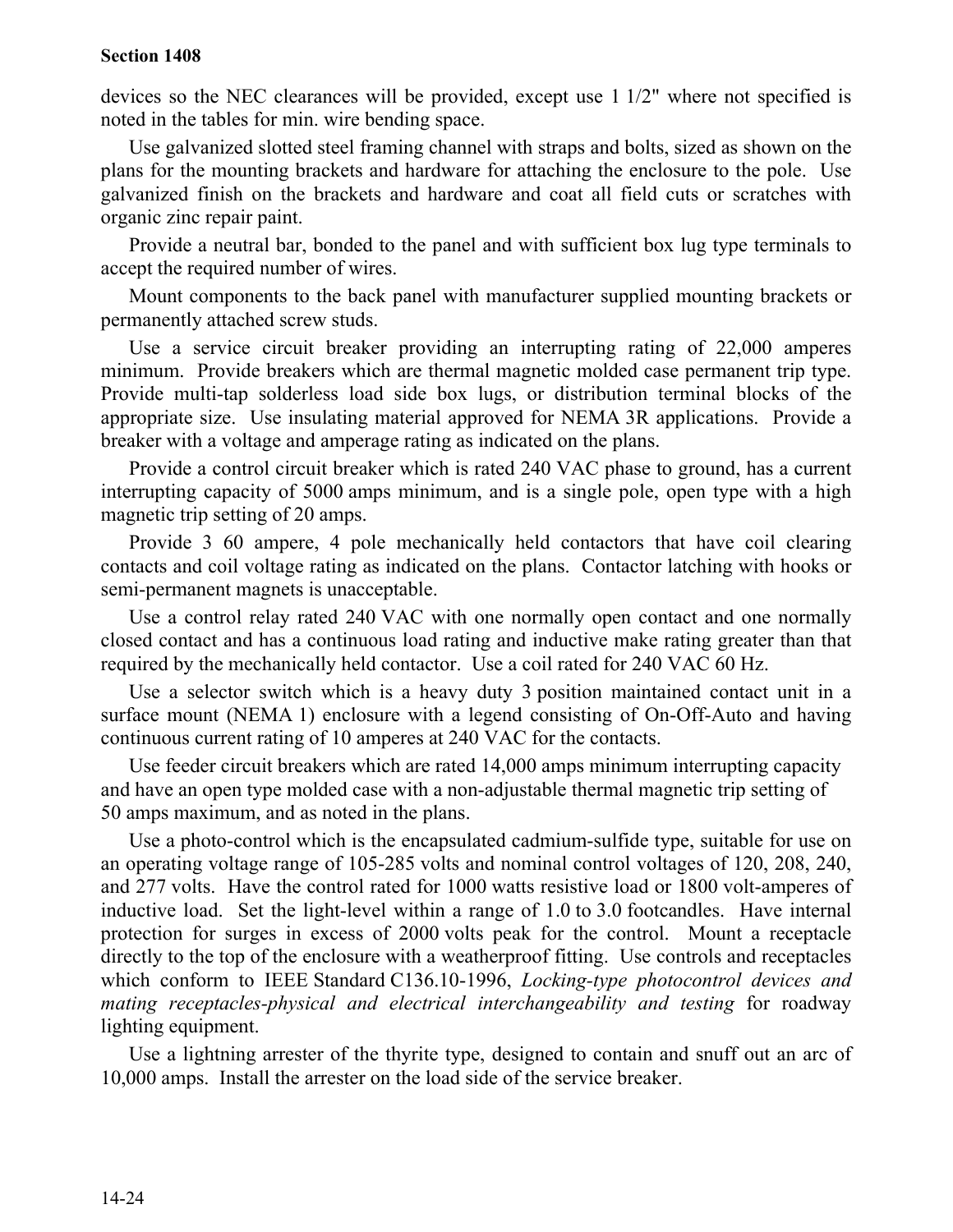Use terminals and lugs rated for the connection of the appropriate size copper conductors All conductors shall be made of copper and neatly wrapped in bundles or run in plastic raceways.

Perform all galvanizing in accordance with Section 1076.

Provide a drawing to scale showing the location, brand and catalog number of each component of the control system for approval.

The completed light control system shall be marked "Suitable for Use as Service Equipment", in a prominent location in the enclosure, in accordance with NEC Article 230.66. If the control system is not made in a certified UL 508 Panel Shop, a third party, recognized by the Department of Insurance as having the authority, shall label the control systems.

## **1408-3 CONSTRUCTION METHODS**

Construct the foundation for the control system as shown on the plans with the top of the foundation 3" above finished grade.

Fasten the enclosure to the pole by means of a galvanized bracket assembly as shown on the plans. Make all cuts square and remove all rough edges. Have mounting holes match existing mounting holes of the enclosure.

Arrange all conduits entering the enclosure in a neat symmetrical manner and extend directly downward into the foundation. Install all conduits shown on the plans. Stub and cap spare conduits for future circuits underground.

Apply 2 coats of organic zinc repair paint to all field cut metal and conduit threads.

## **1408-4 MEASUREMENT AND PAYMENT**

*Light control equipment (type)* will be measured and paid as the actual number of the appropriate type light control systems that have been completed and accepted.

Payment will be made under:

## **Pay Item Pay Unit**

Light Control Equipment, (Type) Each

**SECTION 1409 ELECTRICAL DUCT**

#### **1409-1 DESCRIPTION**

Furnish and install electrical duct including materials, equipment, and labor for trenching, backfilling, and jacking or boring so that electrical circuits may be easily installed at locations shown on the plans.

#### **1409-2 MATERIALS**

Use electrical duct that is non-metallic rigid PVC (Polyvinyl Chloride) heavy wall conduit, HDPE (High Density Polyethylene) Standard Dimension Ratio (SDR) 13.6 or rigid galvanized steel conduit, in accordance with Section 1098-4.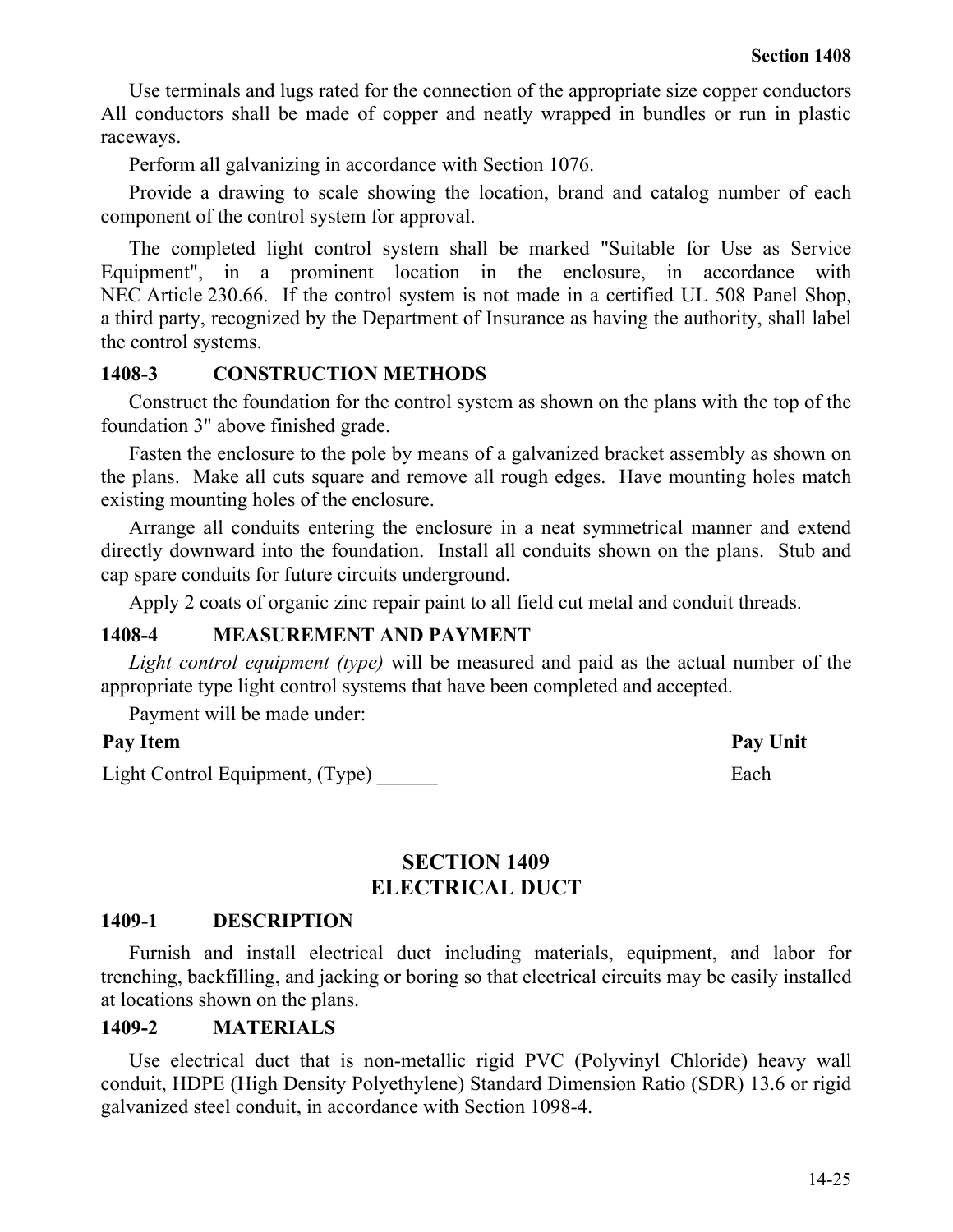## **1409-3 CONSTRUCTION METHODS**

Duct is a passageway for electrical circuits. Install ducts in accordance with NEC requirements for an approved raceway. Locate the duct as shown on the plans and at a minimum depth of 30" unless indicated otherwise on the plans. Locate bore pits outside the clear zone, as defined in the *AASHTO Roadside Design Guide*.

The lengths noted on the plans are only typical. Make actual field measurements to place the ends of the duct at the required locations. Make up lengths of duct with the minimum number of pieces joined together with couplings and solvent as recommended by the manufacturer.

Clean and plug the duct in accordance with Subarticle 1400-4(E).

Plug the duct with oakum or duct seal after feeder circuits in conduit are extended through duct.

Place buried duct in a trench with essentially vertical walls and only wide enough for easy installation of the duct. Tunneling by hand or other approved methods may be required to install duct beneath existing walks or paved ditches. Perform backfilling in accordance with Article 300-7.

Jacked duct may be installed by either of the following methods at the Contractor's option, when placement of electrical duct beneath pavement by jacking is noted on the plans.

- (A) The duct may be pushed beneath the pavement through earth without prior construction of an opening.
- (B) A bored opening not more than 1" larger than the outside diameter of the duct may be made by augering and the duct inserted.
- (C) A drilled opening not more than 1" larger than the outside diameter of the duct may be made with a pneumatic vibrating machine and the duct inserted.
- (D) HDPE conduit may be installed in accordance with Subarticle 1715-3(D).

Do not install non-metallic conduit by jacking method (A) as listed above.

If installation of a duct is begun and not completed, plug any opening as directed. Installation of duct by water jetting will not be acceptable.

At locations where it is indicated on the plans that the duct is to be connected to boxes, foundations, or other raceways, install in accordance with Subarticle 1400-4(E) Conduit Installation to provide an approved raceway as specified by the NEC.

## **1409-4 MEASUREMENT AND PAYMENT**

*Electrical duct (size and type)* will be measured and paid as the actual number of linear feet of duct, measured in place to the nearest whole foot, that has been installed and accepted.

Payment will be made under:

Electrical Duct, (Size & Type) Linear Foot

Pay Item Pay Unit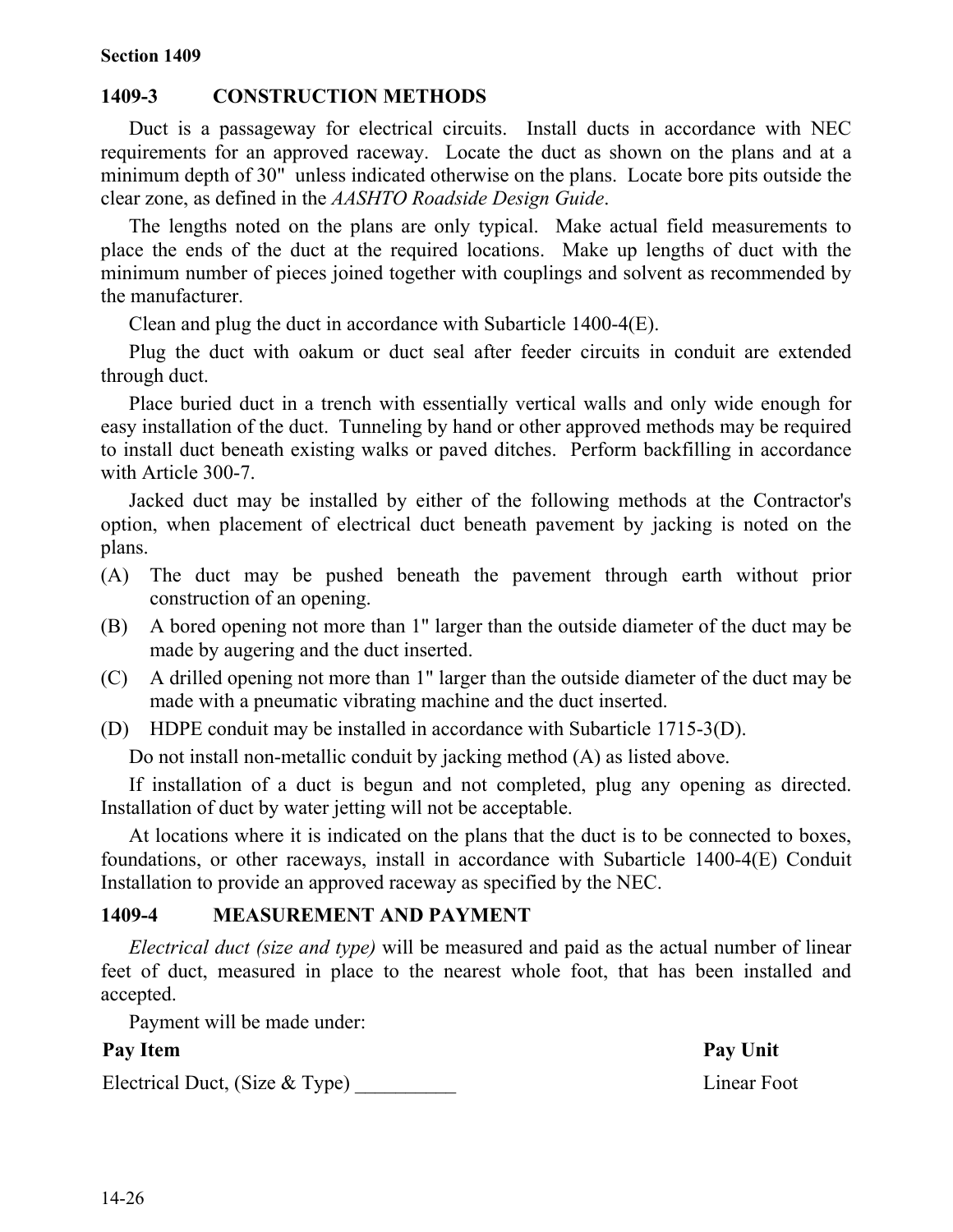## **SECTION 1410 FEEDER CIRCUITS**

### **1410-1 DESCRIPTION**

Furnish and install all conductors and conduit, including tools, equipment, trenching, and backfilling to provide electrical circuits at locations shown on the plans.

## **1410-2 MATERIALS**

Use load current carrying conductors which are UL Type USE, except that UL Type UF may be used for sizes 8 AWG and smaller. The equipment grounding conductor may be bare or insulated. Use conductors which are copper and in accordance with Subarticle 1400-2(C). For feeder circuits size 10 AWG, a cable assembly UL Type UF with the proper number of conductors may be used in lieu of individual conductors. Give careful attention to the required color code. Do not mark a white conductor in a cable assembly any other color; however, it may be stripped at all accessible points and used as a bare equipment grounding conductor.

Provide metallic (rigid galvanized steel) and non-metallic (polyvinyl chloride or high density polyethylene) conduit in accordance with the Subarticle 1400-2(B) Conduit with the appropriate type being used at locations as shown on the plans.

## **1410-3 CONSTRUCTION METHODS**

Install feeder circuits in continuous runs, without splices, except at junction boxes or within light standard bases.

Install conductors in accordance with the Subarticle 1400-4(F) and conduit in accordance with the Subarticle 1400-4(E).

Excavate trenches to depths and widths as shown on the plans with essentially vertical walls and as straight as possible, when underground feeder circuits are required. Locate underground feeder circuits a minimum of 6 feet back of the face of curb or outside the limits of the paved shoulder and stone base, as directed. Use care to prevent conflict with existing or future guardrails, sign posts, delineators, and similar devices.

Surround the underground feeder circuit in conduit with clean soil and use backfill free of rocks and other objectionable materials which might damage the conduit. This will require partial backfilling by hand in areas where it is likely that objectionable materials will be included if mechanical methods of backfilling are used.

Perform all necessary search methods, including but not limited to use of underground metal detection equipment and excavation equipment, to locate existing electrical duct. Locate the duct and perform all necessary work including cleaning of the duct before installation of proposed circuits.

When a feeder circuit in conduit passes through electrical duct, make the conduit continuous through the duct unless specifically noted otherwise on the plans. After feeder circuits in conduit are extended through duct, plug the duct with oakum or duct seal.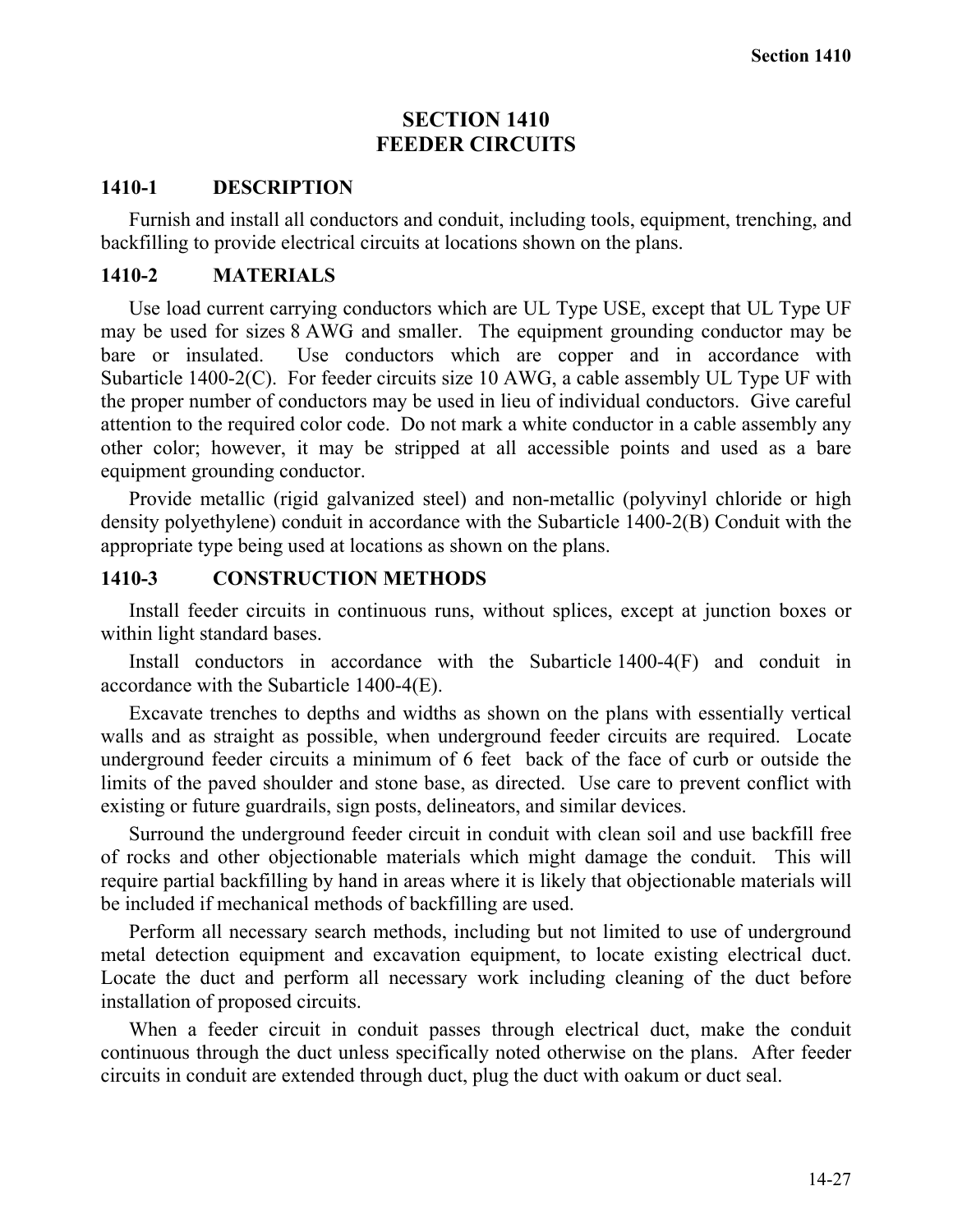When only feeder circuits are required, install the load current carrying conductors and grounding conductors in either existing conduit or conduit installed under other contract items.

When more than one circuit is installed in a single raceway, a single equipment grounding conductor sized as required for the largest circuit may be used without change in the contract unit bid prices.

Multiple circuits may be placed in the same trench if they are grouped and separated a minimum distance of 3". When more than one circuit is installed in the same trench there will not be any adjustment of the contract unit bid prices.

#### **1410-4 MEASUREMENT AND PAYMENT**

*Feeder circuits* will be measured and paid for as the actual number of linear feet of each size and type feeder circuit that has been completed and accepted. Measurement will be to the nearest whole foot from electrical terminal to electrical terminal of the longest load current carrying conductor.

*Feeder circuit in conduit* will be measured and paid for as the actual number of linear feet of each size and type feeder circuit that has been completed and accepted. Measurement will be to the nearest whole foot from electrical terminal to electrical terminal of the longest load current carrying conductor.

Payment will be made under the following pay items:

| Pay Item |                   |         | Pay Unit    |
|----------|-------------------|---------|-------------|
|          | Feeder Circuit    |         | Linear Foot |
|          | Feeder Circuit in | Conduit | Linear Foot |

## **SECTION 1411 ELECTRICAL JUNCTION BOXES**

#### **1411-1 DESCRIPTION**

Provide junction boxes made from fiberglass reinforced polymer concrete and cast-metal boxes encased in concrete of the appropriate type at locations noted on the plans, complete with all necessary covers, conduits, duct, and hardware, in accordance with the contract.

#### **1411-2 MATERIALS**

Use polymer concrete (PC) boxes which are stackable, and have bolted covers and are sized as shown in the plans.

Use polymer concrete material made of an aggregate consisting of sand and gravel bound together with a polymer and reinforced with continuous woven glass strands. Use material with the following minimum mechanical strength properties: 11,000 psi compressive, 1700 psi tensile, 7500 psi flexural.

Have the material meet minimum acceptance criteria for: chemical resistance, accelerated service exposure, simulated sunlight exposure, water absorption, flexural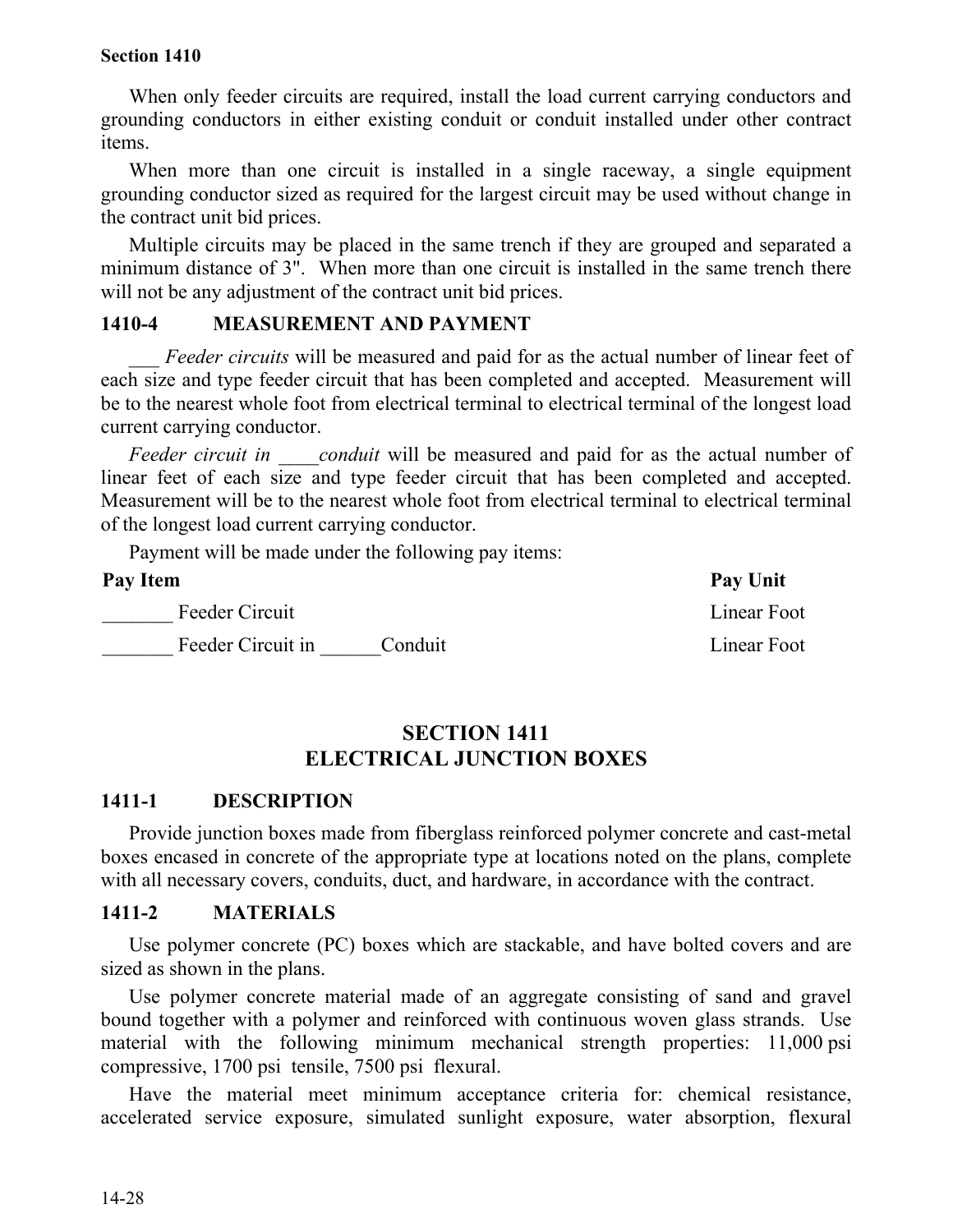properties, and flammability in accordance with ASTM D-543, D-756, D-1501, D-560, D-790, and D-635 respectively.

Provide light vehicular traffic design and base it on a 5000 pound load over a 10" x 10" area.

Provide a bottom box which is open footed unless specifically noted as closed bottom on the plans.

Provide a standard Electric logo on the cover unless specifically noted otherwise on the plans. Provide a minimum of 2 size 3/8" hex head stainless steel cover bolts and inserts.

Backfill beneath and around the boxes using ABC in conformance with Section 1005.

Use ground rods that are 5/8" in diameter, 8' long solid steel core with copper jacket. Provide a ground rod clamp made of one-piece bronze with a hex head screw. Both the rod and clamp shall conform *to UL Standard 467 Electrical Grounding and Bonding Equipment*.

Provide cast-metal (BR) box, replaceable frame, and cover that are hot dipped galvanized with factory or field drilled conduit entrances. Provide a cover with checkered imprint, pry bar slots, and reinforcing ribs for heavy loading, neoprene gasket, and brass or stainless steel bolts. Provide a blind tapped (1/4" NC thread minimum) boss on interior of box for grounding.

## **1411-3 CONSTRUCTION METHODS**

Install conduits and duct before the polymer concrete (PC) boxes are set in place. Do not rest the bottom of the box directly on conduits, ducts or cables.

Place the top of the box on the same grade as the surrounding area except raise it 3" minimum to allow the backfill material to be sloped to prevent surface drainage from entering the box. Perform backfilling with sufficient care that no part of the junction box, conduit or duct is displaced or moved out of alignment. Place backfill material in 6" layers and compact to a density comparable to the adjacent undisturbed material.

Locate junction boxes for best routing of conduit and duct, and to minimize drainage problems. Do not locate boxes in useable shoulders or pavements or other areas where they may be subjected to traffic loadings.

Install a ground rod as indicated on the plans with bonding jumpers, etc. as required. Stub the ends of conduit and duct up vertical as near the top of the box as practical and seal. Arrange wiring so that it will not lay in the bottom of the box.

Place sealant between the cover and box to prevent surface drainage from entering the top of the box.

Install cast-metal (BR) boxes and arrange conduits and ducts to best fit field conditions. Place boxes, conduit, and ducts as the work is built up, thoroughly bonded and accurately spaced and aligned. Place boxes with covers flush with surface of concrete (generally traffic side of median barrier).

Place mastic between the cast metal box frame and the cast concrete barrier, as shown on plans to allow easy replacement of the frame.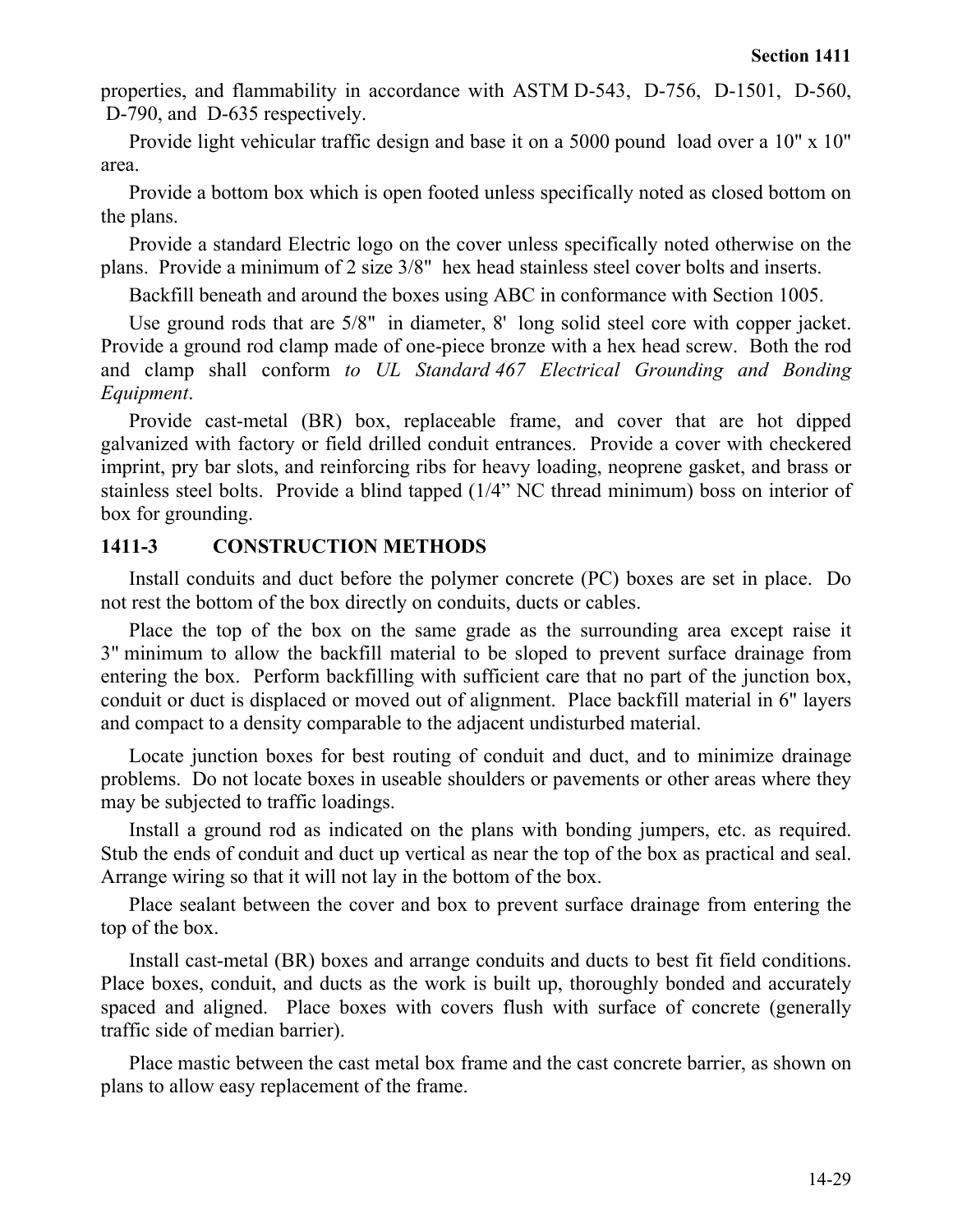#### **1411-4 MEASUREMENT AND PAYMENT**

*Electrical junction boxes \_\_\_* will be measured and paid for as the actual number of the appropriate type and size junction boxes that have been installed and accepted. Payment for the conduit, duct and wiring will be paid for under other contract items. Ground rods, clamps and bonding jumpers are incidental to the junction boxes.

Payment will be made under:

## Pay Item **Pay Unit**

Electrical Junction Boxes Each

## **SECTION 1412 UNDERPASS LIGHTING**

#### **1412-1 DESCRIPTION**

Furnish and install wall mounted and/or pendant mounted luminaires with electrical circuitry, for underpass lighting at locations shown on the plans. Work includes but is not limited to furnishing and installing underpass luminaires with lamp, ballast, and mounting hardware as well as furnishing and installing circuit breakers and enclosure, pull boxes, conduit, conductors, expansion fittings, anchors, straps, and ground rod.

#### **1412-2 MATERIALS**

Use luminaires that are listed as Suitable for Wet Locations according to UL Standard #1572, with sealed and filtered optical assemblies. Use high power factor ballasts that are completely pre-wired integral units, for reliable starting and operating of high pressure sodium lamps at -40°F ambient temperature. Use heavy-duty mogul base lamp sockets, with split shell tempered brass lamp grips and a free-floating, spring-loaded center contact. Use the luminaire type, wattage, voltage and IES illumination distribution pattern as shown on the plans.

Provide type WM luminaires that are wall mounted, with cast aluminum housing painted with premium quality gray or dark bronze paint. Provide a prewired ballast and terminal board assembly, and cast aluminum side-hinged door with glass refractor. Use the same color WM luminaires throughout the project. Provide factory installed mounting holes in the back, and conduit entrances in the sides and top. Provide a formed aluminum reflector and socket assembly, with a chemically bonded lightweight non-breakable glass finish, which is removable with only a screwdriver.

Provide type PM luminaires that are a pendant mounted assembly of ballast, optical and mounting components, including a safety chain and hanging hardware. Provide a die-cast aluminum ballast housing with gray paint finish, with a prewired ballast assembly and an external quick electrical disconnect receptacle for attachment of hanging hardware. Provide a faceted aluminum reflector with an Alzak (proprietary term of Aluminum Company of America) finish, and a lightly diffused refractor made of UV stabilized, injection molded, prismatic, heat-resistant, acrylic. Provide hinges and stainless steel, over-center, vibration-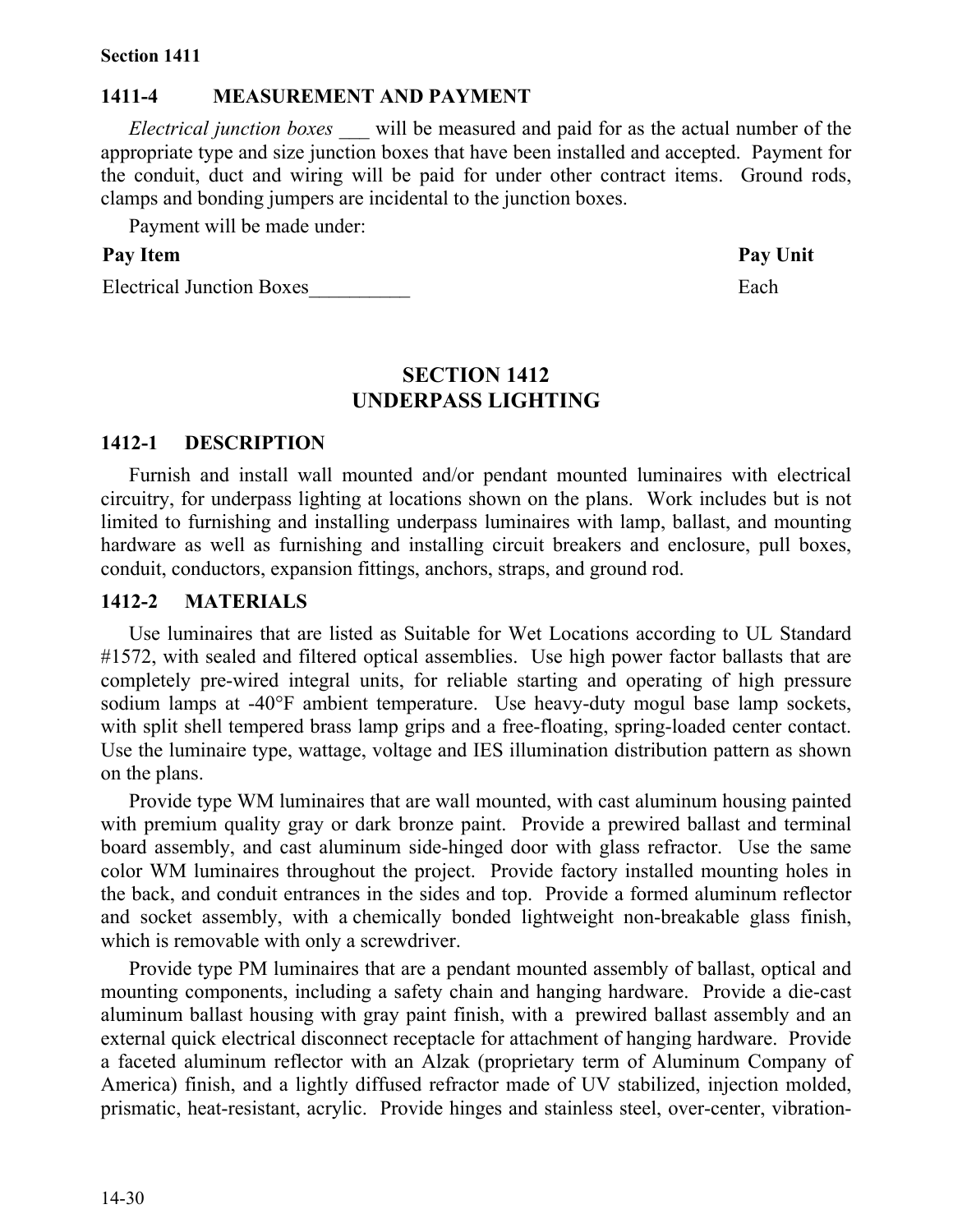resistant spring latches for easy access to the lamp, and clamping of the gasket between the refractor and ballast housing.

Use a 3/4" rigid galvanized steel conduit with a hook and power cord entrance as the pendant. Provide a 3-conductor type SO power cord and a 3/4" female threaded wiring compartment with quick electrical disconnects, to attach the ballast housing to the pendant as shown in the plans.

Use galvanized weldless forged steel eye-nuts that comply with Federal Specification WW-H-171E (Type 17), or Manufacturers Standardization Society SP-69 (Type 17). Attach eye-nuts to galvanized steel or stainless steel threaded rod that has been anchored to the bridge deck with adhesive anchors. Use galvanized steel or stainless steel safety chain, S hooks and lock nuts.

Use conduit and wire in accordance with Article1400-2, and gasketed PVC junction boxes as shown in the plans.

Use a 2-pole, 480 VAC, 20 AMP circuit breaker, installed in a NEMA 3R enclosure that has been primed and painted with a premium grade exterior paint before installation, to increase corrosion resistance. Install an equipment ground bar, and provide a lock in accordance with Article 1400-8 .

## **1412-3 CONSTRUCTION METHODS**

Mount luminaires as shown in the plans. Use galvanized steel or stainless steel clamps and attachment hardware.

Install circuitry in accordance with the requirements of Article 1400-4, titled Wiring Methods and Conduit Installation.

#### **1412-4 MEASUREMENT AND PAYMENT**

*Underpass luminaires* will be measured and paid for as the actual number that have been installed and accepted.

*Underpass circuitry* will be paid for at the contract lump sum price for Underpass Circuitry at  $\qquad$  at the appropriate location.

Payment will be made under:

#### Pay Item Pay Unit

Underpass Luminaires **Each** 

Underpass Circuitry at  $Lump$  Sum

## **SECTION 1413 PORTABLE CONSTRUCTION LIGHTING**

## **1413-1 DESCRIPTION**

Furnish, operate and maintain everything necessary to provide lighting for compliance with Article 105-14 Night Work requirement for artificial lighting.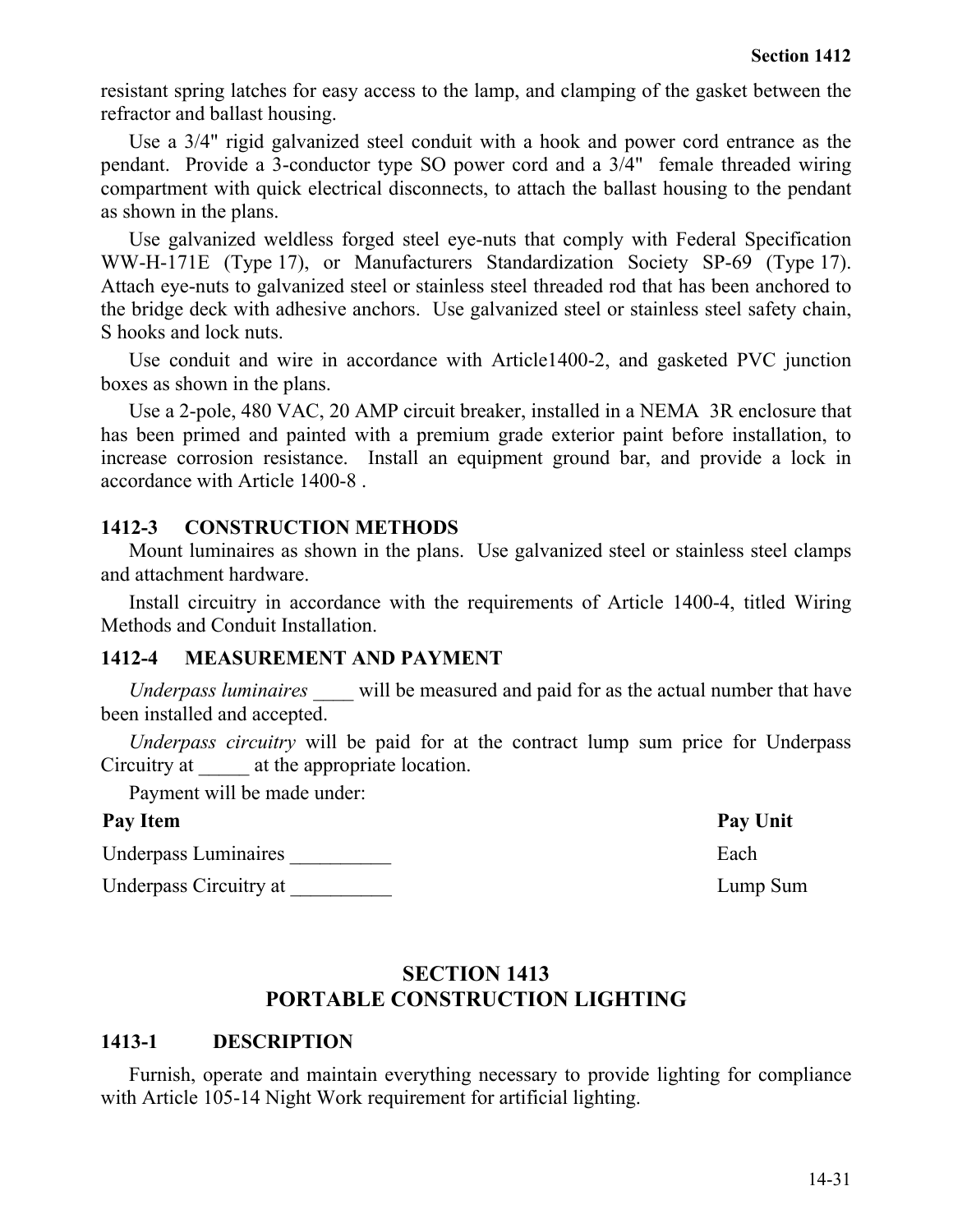## **1413-2 MATERIALS**

Furnish all lighting equipment as required and retain after the work is completed. Material and/or equipment is not required to be new but shall be in good operating condition and in compliance with applicable safety and design codes.

Submit, for the review and approval catalog cuts giving the specific brand names, model numbers and ratings of the lighting equipment. Include in the submittals power ratings and photometric data. Allow 40 days for review of the submittals. Do not begin night work without approval of the equipment and/or materials.

## **1413-3 TOWER LIGHT**

Use tower lights which consist of mercury vapor, metal halide, high pressure sodium or low pressure sodium fixtures mounted on a tower approximately 30' in height. Use tower light fixtures which are heavy duty flood, area, or roadway style with wide beam spread, have an output of 50,000 lumens minimum, have the combined outputs of all fixtures on each tower light not exceed 460,000 lumens, and are weatherproof and supplied with attached waterproof power cord and plug. Use a sturdy tower which is freestanding without the aid of guy wires or bracing. Provide sufficient capacity in the power supply to operate the light(s) and locate it for the shortest safe routing of cables to the fixtures. A tower light consisting of the combined fixture(s), tower and power supply is preferred.

Provide tower lights of sufficient wattage and/or quantity to provide an average maintained horizontal illuminance greater than 20 footcandles over the work area.

Aim and position the lights to illuminate the area for construction work. Make sure that there is not any disabling glare to the motorist. In no case should the main beam of the light be aimed higher than 60° above straight down. The lights should be set as far from traffic as practical and aimed in the direction of, or normal to, the traffic flow.

## **1413-4 MACHINE LIGHTS**

Use machine lights which have mercury vapor, metal halide, high pressure sodium or low pressure sodium conventional roadway enclosed fixtures mounted on supports attached to the construction machine at a height of approximately 13'. Use fixtures for machine lights which have light output between 22,000 and 50,000 lumens. Use a power supply with sufficient capacity to operate the light(s) and securely mount on the machine. Perform electrical grounding of generators to frames of machines on which they are mounted in conformance with the National Electrical Code (NEC).

Use machine light fixtures with sufficient wattage and/or quantity to provide an average maintained horizontal illuminance greater than 10 footcandles on the machine and the surrounding work area. Machine lights are in addition to conventional automotive type headlights which are necessary for maneuverability.

## **1413-5 CONSTRUCTION METHODS**

Use tower lights when the night work is confined to a fairly small area and is essentially a stationary operation. Space tower lights no closer than 100 feet apart and no further than 300 feet apart. Actual spacing will be determined by approved equipment. At any spacing, the required 20 footcandles of light will be the determining factor.